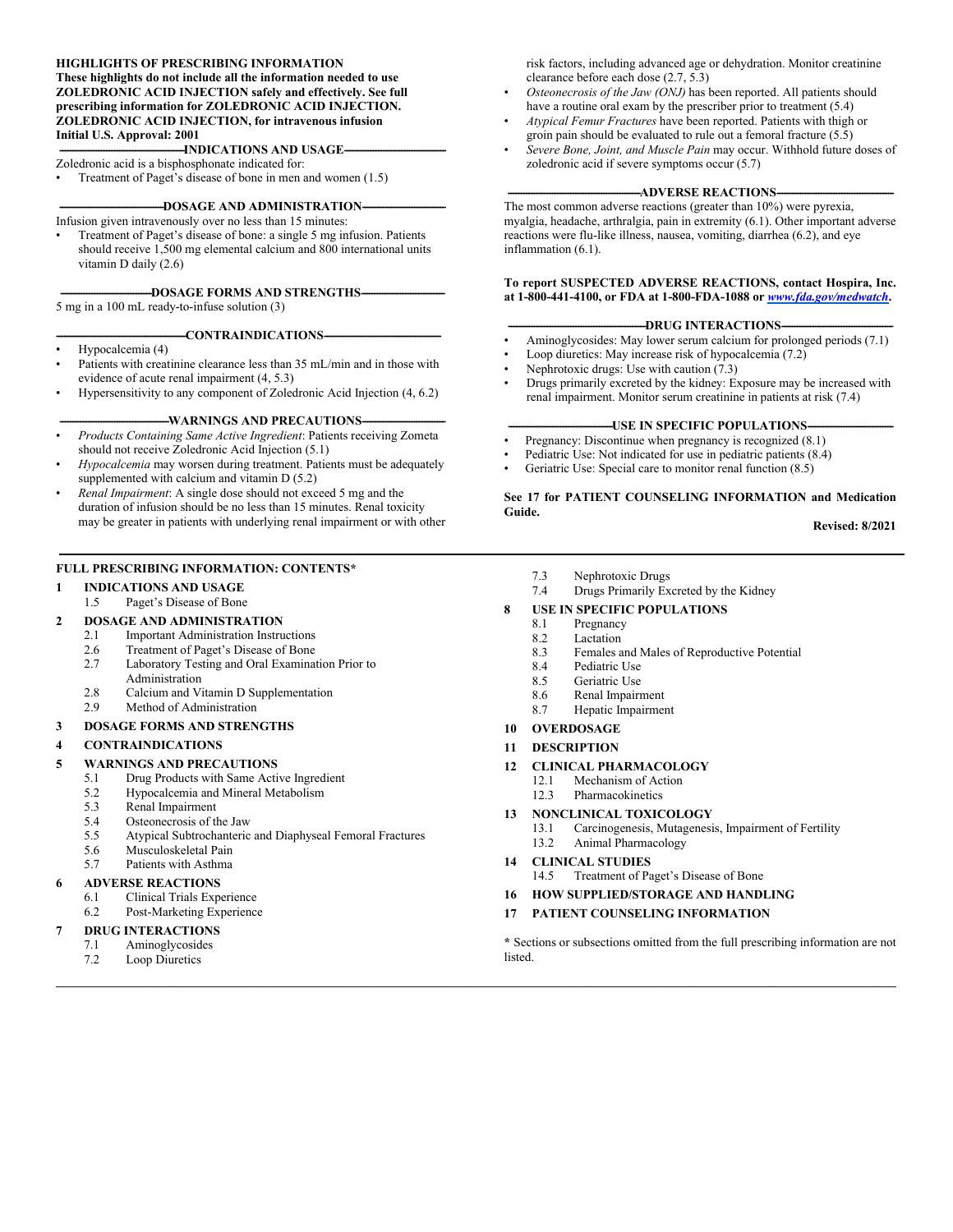# **FULL PRESCRIBING INFORMATION**

# **1 INDICATIONS AND USAGE**

#### **1.5 Paget's Disease of Bone**

Zoledronic acid is indicated for treatment of Paget's disease of bone in men and women. Treatment is indicated in patients with Paget's disease of bone with elevations in serum alkaline phosphatase of two times or higher than the upper limit of the age-specific normal reference range, or those who are symptomatic, or those at risk for complications from their disease *[see Clinical Studies (14.5)]*.

# **2 DOSAGE AND ADMINISTRATION**

## **2.1 Important Administration Instructions**

Zoledronic acid injection must be administered as an intravenous infusion over no less than 15 minutes.

- Patients must be appropriately hydrated prior to administration of Zoledronic Acid Injection *[see Warnings and Precautions (5.3)]*.
- Parenteral drug products should be inspected visually for particulate matter and discoloration prior to administration, whenever solution and container permit.
- Intravenous infusion should be followed by a 10 mL normal saline flush of the intravenous line.
- Administration of acetaminophen following Zoledronic Acid Injection administration may reduce the incidence of acute-phase reaction symptoms.

## **2.6 Treatment of Paget's Disease of Bone**

The recommended dose is a 5 mg infusion. The infusion time must not be less than 15 minutes given over a constant infusion rate.

## *Re-treatment of Paget's Disease*

After a single treatment with zoledronic acid in Paget's disease an extended remission period is observed. Specific re-treatment data are not available. However, re-treatment with zoledronic acid may be considered in patients who have relapsed, based on increases in serum alkaline phosphatase, or in those patients who failed to achieve normalization of their serum alkaline phosphatase, or in those patients with symptoms, as dictated by medical practice.

## **2.7 Laboratory Testing and Oral Examination Prior to Administration**

- Prior to administration of each dose of zoledronic acid, obtain a serum creatinine and creatinine clearance should be calculated based on actual body weight using Cockcroft-Gault formula before each zoledronic acid dose. Zoledronic acid is contraindicated in patients with creatinine clearance less than 35 mL/min and in those with evidence of acute renal impairment. A 5 mg dose of zoledronic acid administered intravenously is recommended for patients with creatinine clearance greater than or equal to 35 mL/min. There are no safety or efficacy data to support the adjustment of the zoledronic acid dose based on baseline renal function. Therefore, no dose adjustment is required in patients with CrCl greater than or equal to 35 mL/min *[see Contraindications (4), Warnings and Precautions (5.3)]*.
- A routine oral examination should be performed by the prescriber prior to initiation of zoledronic acid treatment *[see Warnings and Precautions (5.4)].*

## **2.8 Calcium and Vitamin D Supplementation**

 Instruct patients being treated for Paget's disease of bone on the importance of calcium and vitamin D supplementation in maintaining serum calcium levels, and on the symptoms of hypocalcemia. All patients should take 1,500 mg elemental calcium daily in divided doses (750 mg two times a day, or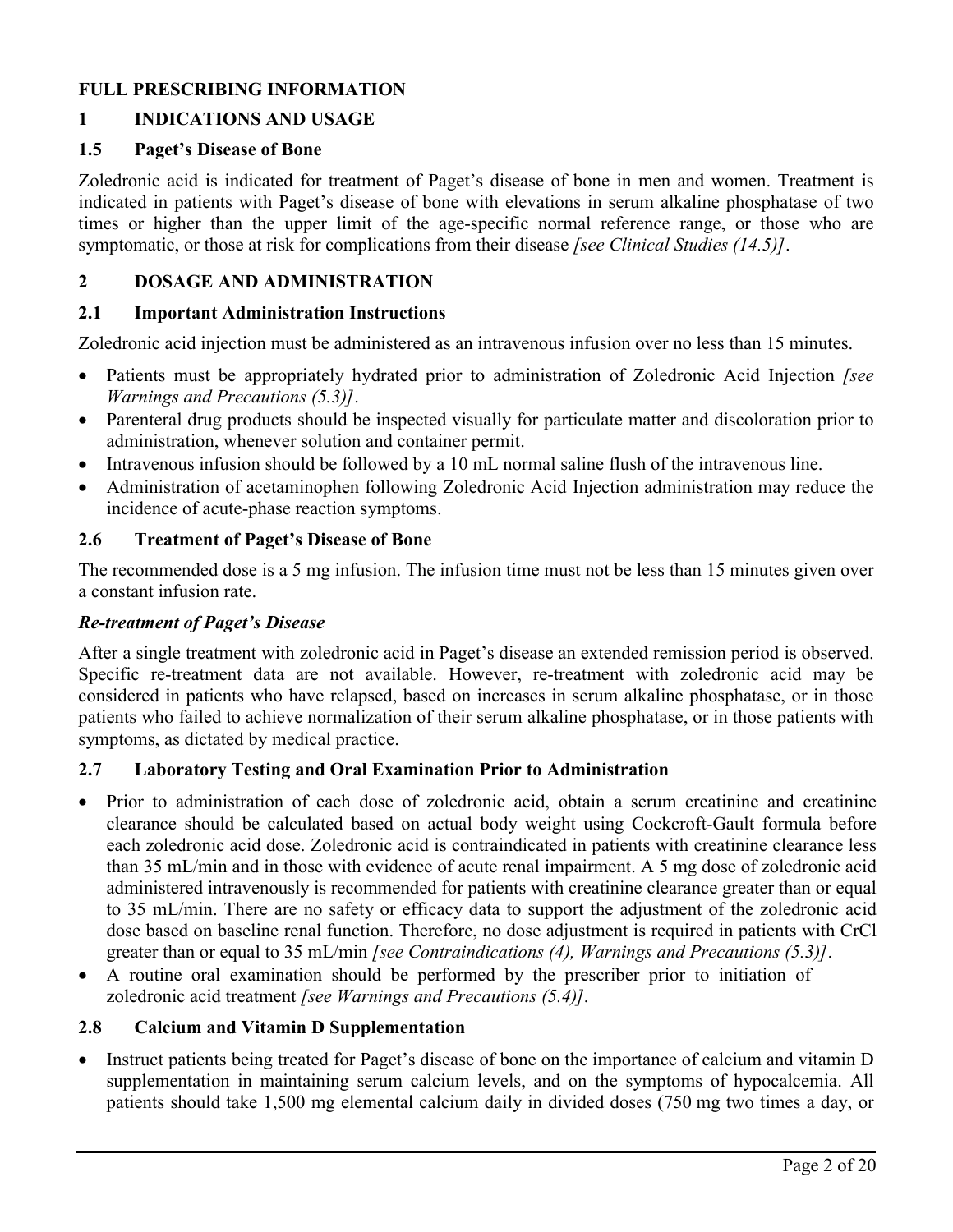500 mg three times a day) and 800 international units vitamin D daily, particularly in the 2 weeks following zoledronic acid administration *[see Warnings and Precautions (5.2)].*

# **2.9 Method of Administration**

The zoledronic acid infusion time must not be less than 15 minutes given over a constant infusion rate.

The i.v. infusion should be followed by a 10 mL normal saline flush of the intravenous line.

Zoledronic acid solution for infusion must not be allowed to come in contact with any calcium or other divalent cation-containing solutions, and should be administered as a single intravenous solution through a separate vented infusion line.

If refrigerated, allow the refrigerated solution to reach room temperature before administration.

# **3 DOSAGE FORMS AND STRENGTHS**

5 mg in a 100 mL ready to infuse solution.

# **4 CONTRAINDICATIONS**

Zoledronic acid is contraindicated in patients with the following conditions:

- Hypocalcemia *[see Warnings and Precautions (5.2)]*
- Creatinine clearance less than 35 mL/min and in those with evidence of acute renal impairment due to an increased risk of renal failure *[see Warnings and Precautions (5.3)]*.
- Known hypersensitivity to zoledronic acid or any components of zoledronic acid. Hypersensitivity reactions including urticaria, angioedema, and anaphylactic reaction/shock have been reported *[see Adverse Reactions (6.2)]*.

# **5 WARNINGS AND PRECAUTIONS**

# **5.1 Drug Products with Same Active Ingredient**

Zoledronic Acid Injection contains the same active ingredient found in Zometa, used for oncology indications, and a patient being treated with Zometa should not be treated with Zoledronic Acid Injection.

# **5.2 Hypocalcemia and Mineral Metabolism**

Pre-existing hypocalcemia and disturbances of mineral metabolism (e.g., hypoparathyroidism, thyroid surgery, parathyroid surgery; malabsorption syndromes, excision of small intestine) must be effectively treated before initiating therapy with zoledronic acid. Clinical monitoring of calcium and mineral levels (phosphorus and magnesium) is highly recommended for these patients *[see Contraindications (4)]*.

Hypocalcemia following zoledronic acid administration is a significant risk in Paget's disease. All patients should be instructed about the symptoms of hypocalcemia and the importance of calcium and vitamin D supplementation in maintaining serum calcium levels *[see Dosage and Administration (2.8), Adverse Reactions (6.1), Patient Counseling Information (17)]*.

# **5.3 Renal Impairment**

A single dose of zoledronic acid should not exceed 5 mg and the duration of infusion should be no less than 15 minutes *[see Dosage and Administration (2)].*

Zoledronic Acid Injection is contraindicated in patients with creatinine clearance less than 35 mL/min and in those with evidence of acute renal impairment *[see Contraindications (4)].* If history or physical signs suggest dehydration, Zoledronic Acid Injection therapy should be withheld until normovolemic status has been achieved *[see Adverse Reactions (6.2)].*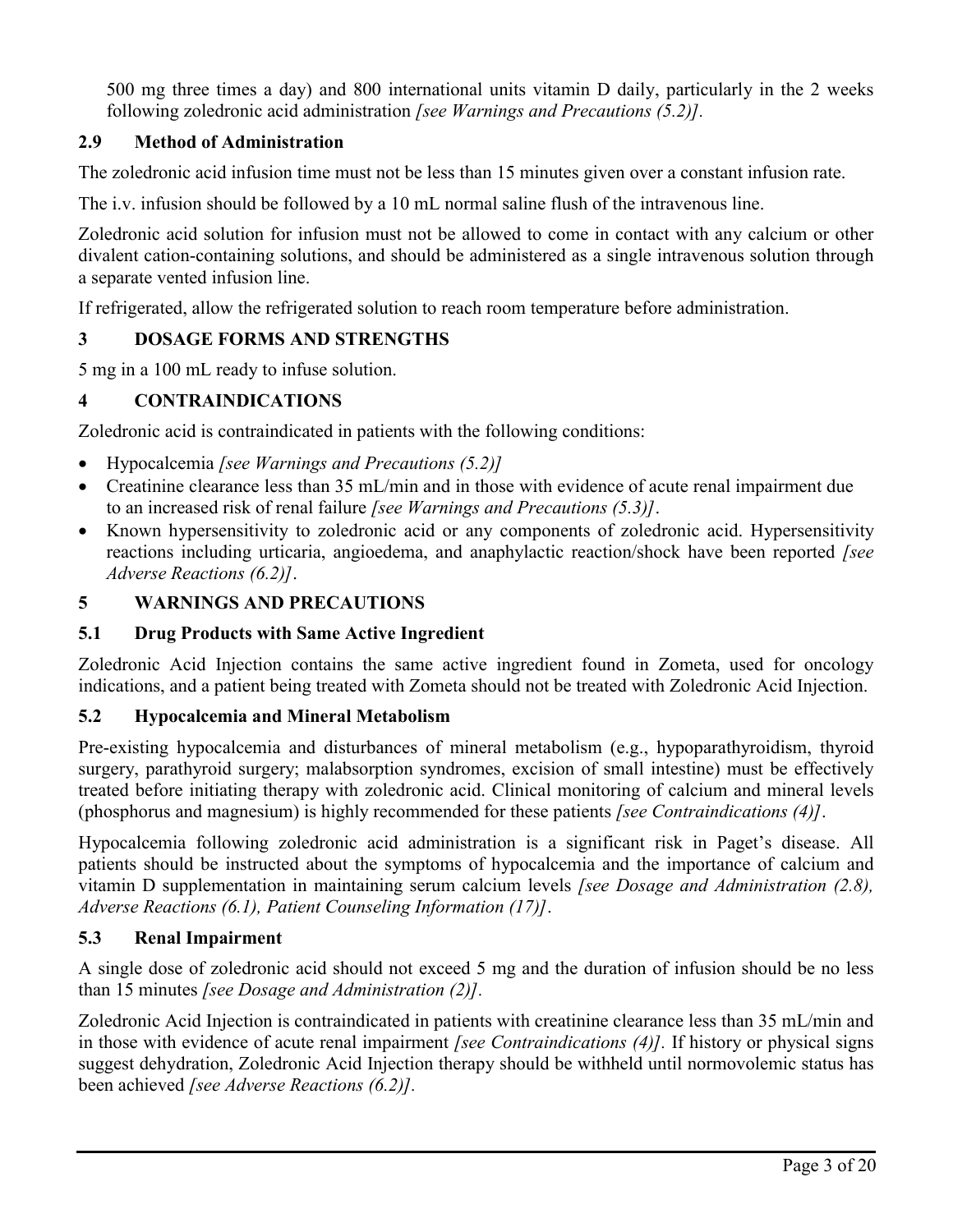Zoledronic acid should be used with caution in patients with chronic renal impairment. Acute renal impairment, including renal failure, has been observed following the administration of zoledronic acid, especially in patients with pre-existing renal compromise, advanced age, concomitant nephrotoxic medications, concomitant diuretic therapy, or severe dehydration occurring before or after zoledronic acid administration. Acute renal failure (ARF) has been observed in patients after a single administration. Rare reports of hospitalization and/or dialysis or fatal outcome occurred in patients with underlying moderate to severe renal impairment or with any of the risk factors described in this section *[see Adverse Reactions (6.2)]*. Renal impairment may lead to increased exposure of concomitant medications and/or their metabolites that are primarily renally excreted *[see Drug Interactions (7.4)]*.

Creatinine clearance should be calculated based on actual body weight using Cockcroft-Gault formula before each Zoledronic Acid Injection dose. Transient increase in serum creatinine may be greater in patients with impaired renal function; interim monitoring of creatinine clearance should be performed in at-risk patients. Elderly patients and those receiving diuretic therapy are at increased risk of acute renal failure. These patients should have their fluid status assessed and be appropriately hydrated prior to administration of zoledronic acid. Zoledronic acid should be used with caution with other nephrotoxic drugs *[see Drug Interactions (7.3)]*. Consider monitoring creatinine clearance in patients at-risk for ARF who are taking concomitant medications that are primarily excreted by the kidney *[see Drug Interactions (7.4)]*.

# **5.4 Osteonecrosis of the Jaw**

Osteonecrosis of the jaw (ONJ) has been reported in patients treated with bisphosphonates, including zoledronic acid. Most cases have been in cancer patients treated with intravenous bisphosphonates undergoing dental procedures. A routine oral examination should be performed by the prescriber prior to initiation of bisphosphonate treatment. A dental examination with appropriate preventive dentistry should be considered prior to treatment with bisphosphonates in patients with a history of concomitant risk factors (e.g., cancer, chemotherapy, angiogenesis inhibitors, radiotherapy, corticosteroids, poor oral hygiene, pre-existing dental disease or infection, anemia, coagulopathy). The risk of ONJ may increase with duration of exposure to bisphosphonates. Concomitant administration of drugs associated with ONJ may increase the risk of developing ONJ.

While on treatment, patients with concomitant risk factors should avoid invasive dental procedures if possible. For patients who develop ONJ while on bisphosphonate therapy, dental surgery may exacerbate the condition. For patients requiring dental procedures, there are no data available to suggest whether discontinuation of bisphosphonate treatment reduces the risk of ONJ. The clinical judgment of the treating physician should guide the management plan of each patient based on individual benefit/risk assessment *[see Adverse Reactions (6.1)]*.

## **5.5 Atypical Subtrochanteric and Diaphyseal Femoral Fractures**

Atypical, low-energy, or low trauma fractures of the femoral shaft have been reported in bisphosphonatetreated patients. These fractures can occur anywhere in the femoral shaft from just below the lesser trochanter to above the supracondylar flare and are transverse or short oblique in orientation without evidence of comminution.

Atypical femur fractures most commonly occur with minimal or no trauma to the affected area. They may be bilateral and many patients report prodromal pain in the affected area, usually presenting as dull, aching thigh pain, weeks to months before a complete fracture occurs. A number of reports note that patients were also receiving treatment with glucocorticoids (e.g., prednisone) at the time of fracture.

Any patient with a history of bisphosphonate exposure who presents with thigh or groin pain should be suspected of having an atypical fracture and should be evaluated to rule out an incomplete femur fracture.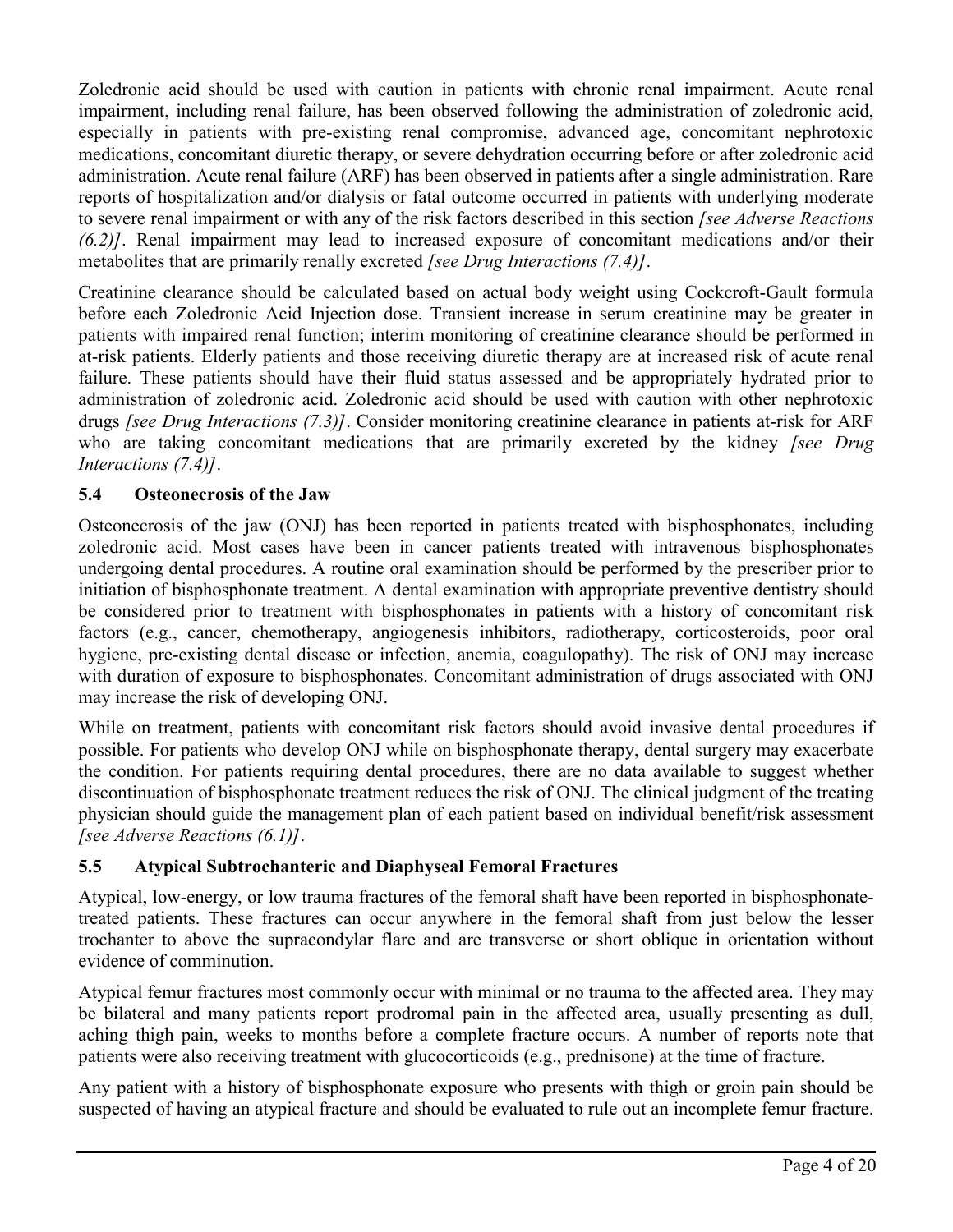Patients presenting with an atypical femur fracture should also be assessed for symptoms and signs of fracture in the contralateral limb. Interruption of bisphosphonate therapy should be considered, pending a risk/benefit assessment, on an individual basis.

# **5.6 Musculoskeletal Pain**

In post-marketing experience, severe and occasionally incapacitating bone, joint, and/or muscle pain have been infrequently reported in patients taking bisphosphonates, including zoledronic acid. The time to onset of symptoms varied from one day to several months after starting the drug. Consider withholding future zoledronic acid treatment if severe symptoms develop. Most patients had relief of symptoms after stopping. A subset had recurrence of symptoms when rechallenged with the same drug or another bisphosphonate *[see Adverse Reactions (6.2)]*.

# **5.7 Patients with Asthma**

While not observed in clinical trials with zoledronic acid, there have been reports of bronchoconstriction in aspirin-sensitive patients receiving bisphosphonates. Use zoledronic acid with caution in aspirin-sensitive patients.

# **6 ADVERSE REACTIONS**

# **6.1 Clinical Trials Experience**

Because clinical trials are conducted under widely varying conditions, adverse reaction rates observed in the clinical trials of a drug cannot be directly compared to rates in the clinical trials of another drug and may not reflect the rates observed in practice.

## **Paget's Disease of Bone**

In the Paget's disease trials, two 6-month, double-blind, comparative, multinational studies of 349 men and women aged greater than 30 years with moderate to severe disease and with confirmed Paget's disease of bone, 177 patients were exposed to zoledronic acid and 172 patients exposed to risedronate. Zoledronic acid was administered once as a single 5 mg dose in 100 mL solution infused over at least 15 minutes. Risedronate was given as an oral daily dose of 30 mg for 2 months.

The incidence of serious adverse events was 5.1% in the zoledronic acid group and 6.4% in the risedronate group. The percentage of patients who withdrew from the study due to adverse events was 1.7% and 1.2% for the zoledronic acid and risedronate groups, respectively.

Adverse reactions occurring in at least 2% of the Paget's patients receiving zoledronic acid (single 5 mg intravenous infusion) or risedronate (30 mg oral daily dose for 2 months) over a 6-month study period are listed by system organ class in Table 1.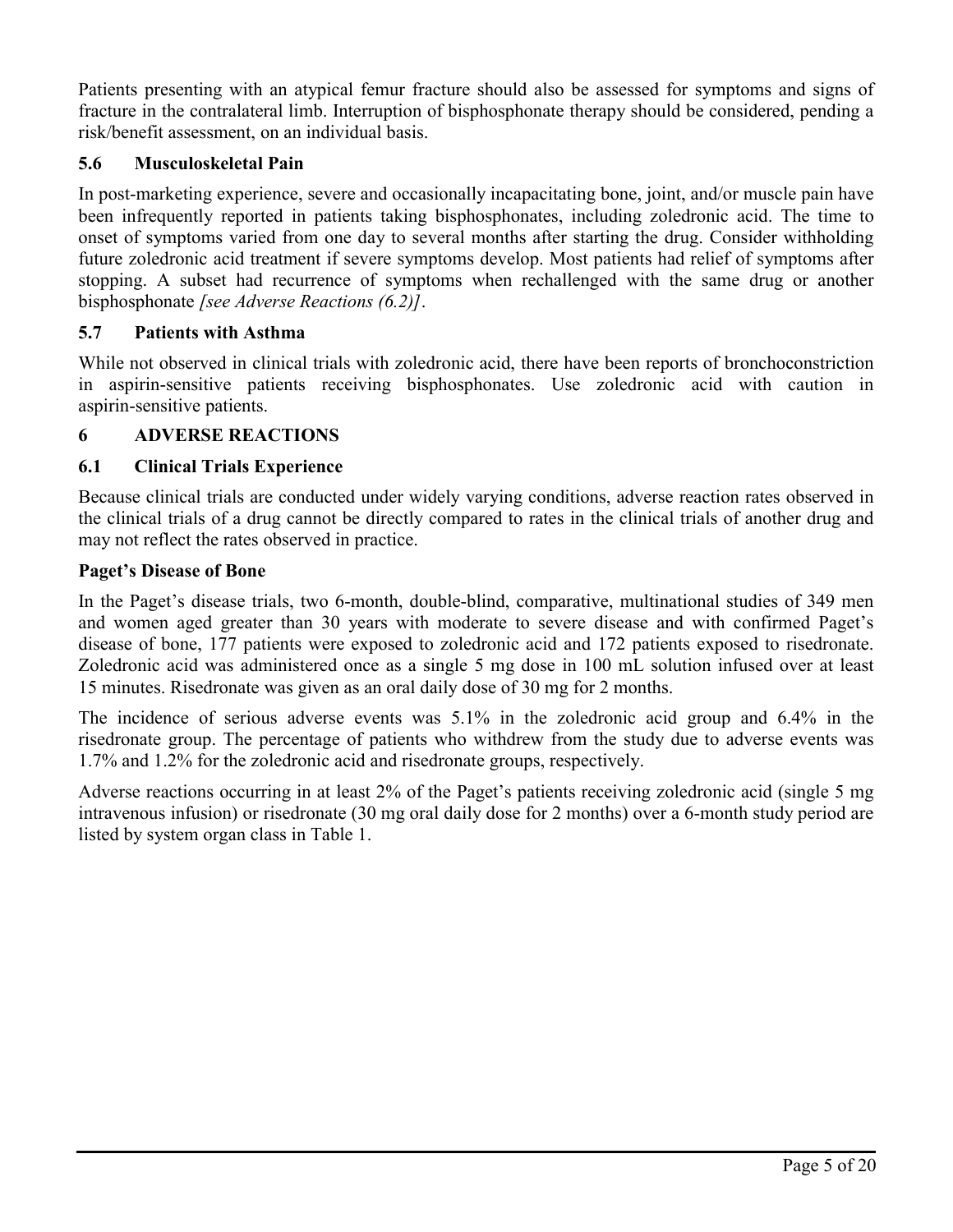|                                                              | o-ivionth rollow-up reriod |                             |
|--------------------------------------------------------------|----------------------------|-----------------------------|
|                                                              | 5 mg IV Zoledronic         | 30 mg/day $\times$ 2 Months |
|                                                              | Acid                       | Risedronate                 |
|                                                              | $\frac{0}{0}$              | $\frac{0}{0}$               |
| <b>System Organ Class</b>                                    | $(N = 177)$                | $(N = 172)$                 |
| <b>Infections and Infestations</b>                           |                            |                             |
| Influenza                                                    | 7                          | 5                           |
| <b>Metabolism and Nutrition Disorders</b>                    |                            |                             |
| Hypocalcemia                                                 | 3                          | $\mathbf{1}$                |
| Anorexia                                                     | $\overline{2}$             | $\overline{2}$              |
| <b>Nervous System Disorders</b>                              |                            |                             |
| Headache                                                     | 11                         | 10                          |
| <b>Dizziness</b>                                             | 9                          | 4                           |
| Lethargy                                                     | 5                          | 1                           |
| Paresthesia                                                  | $\overline{2}$             | $\theta$                    |
| <b>Respiratory, Thoracic and Mediastinal Disorders</b>       |                            |                             |
| Dyspnea                                                      | 5                          | 1                           |
| <b>Gastrointestinal Disorders</b>                            |                            |                             |
| Nausea                                                       | 9                          | 6                           |
| Diarrhea                                                     | 6                          | 6                           |
| Constipation                                                 | 6                          | 5                           |
| Dyspepsia                                                    | 5                          | 4                           |
| <b>Abdominal Distension</b>                                  | $\overline{c}$             |                             |
| Abdominal Pain                                               | $\overline{2}$             | 2                           |
| Vomiting                                                     | $\overline{c}$             | $\overline{c}$              |
| Abdominal Pain Upper                                         | $\mathbf{1}$               | $\overline{2}$              |
| <b>Skin and Subcutaneous Tissue Disorders</b>                |                            |                             |
| Rash                                                         | 3                          | $\overline{2}$              |
| <b>Musculoskeletal, Connective Tissue and Bone Disorders</b> |                            |                             |
| Arthralgia                                                   | 9                          | 11                          |
| <b>Bone Pain</b>                                             | 9                          | 5                           |
| Myalgia                                                      | 7                          | 4                           |
| <b>Back Pain</b>                                             | 4                          | 7                           |
| Musculoskeletal Stiffness                                    | $\overline{2}$             |                             |
| <b>General Disorders and Administrative Site Conditions</b>  |                            |                             |
| Influenza-like Illness                                       | 11                         | 6                           |
| Pyrexia                                                      | 9                          | $\overline{c}$              |
| Fatigue                                                      | 8                          | 4                           |
| Rigors                                                       | 8                          |                             |
| Pain                                                         | 5                          |                             |
| Peripheral Edema                                             | 3                          |                             |
| Asthenia                                                     | $\overline{2}$             |                             |
|                                                              |                            |                             |

#### **Table 1: Adverse Reactions Reported in at Least 2% of Paget's Patients Receiving Zoledronic Acid (Single 5 mg Intravenous Infusion) or Risedronate (Oral 30 mg Daily for 2 Months) Over a 6-Month Follow-up Period**

## **Laboratory Findings**

In the Paget's disease trials, early, transient decreases in serum calcium and phosphate levels were observed. Approximately 21% of patients had serum calcium levels less than 8.4 mg/dL 9 to 11 days following zoledronic acid administration.

## **Renal Impairment**

In clinical trials in Paget's disease there were no cases of renal deterioration following a single 5 mg 15-minute infusion *[see Warnings and Precautions (5.3)]*.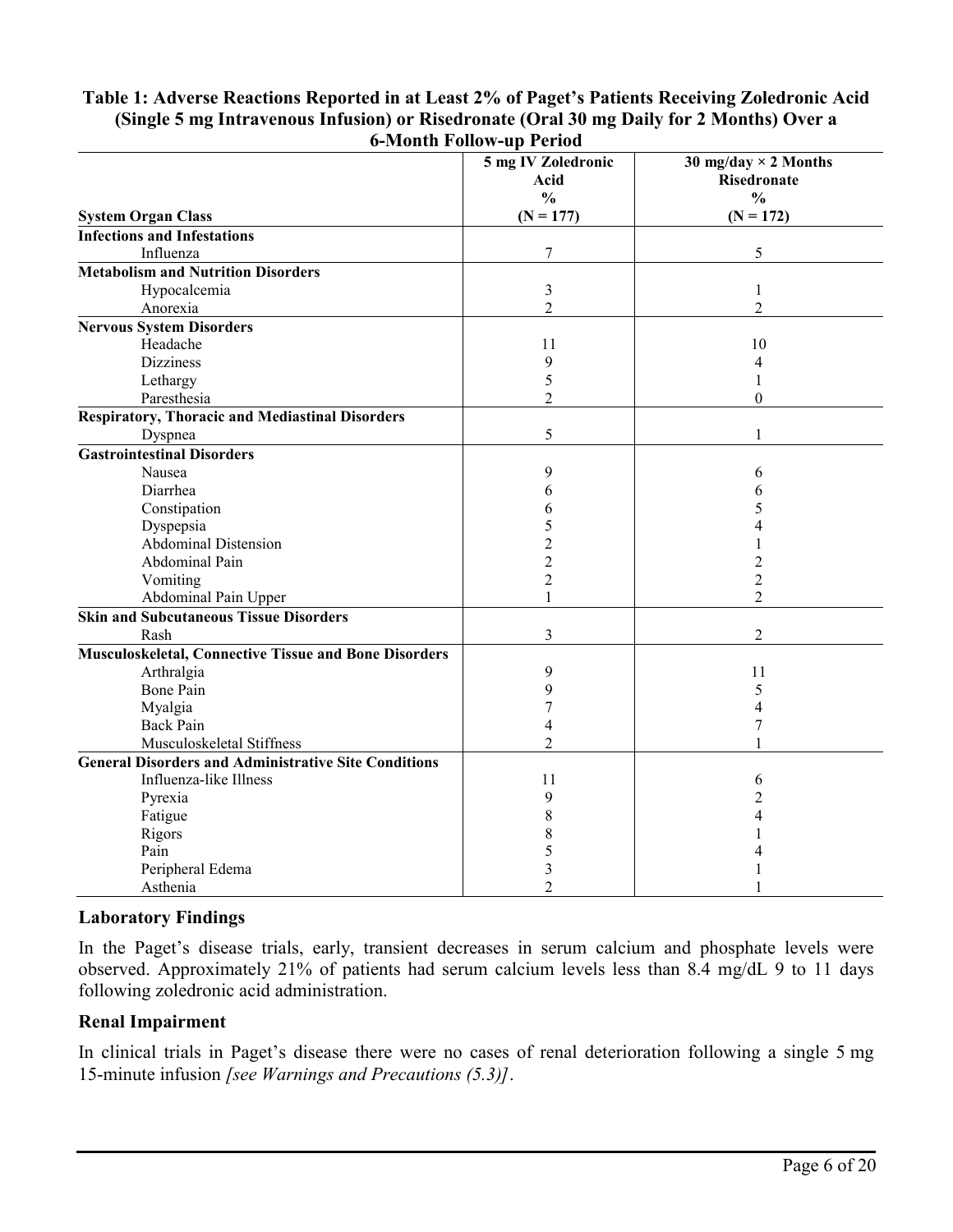### **Acute Phase Reaction**

The signs and symptoms of acute phase reaction (influenza-like illness, pyrexia, myalgia, arthralgia, and bone pain) were reported in 25% of patients in the zoledronic acid-treated group compared to 8% in the risedronate-treated group. Symptoms usually occur within the first 3 days following zoledronic acid administration. The majority of these symptoms resolved within 4 days of onset.

#### **Osteonecrosis of the Jaw**

Osteonecrosis of the jaw has been reported with zoledronic acid *[see Warnings and Precautions (5.4)]*.

#### **6.2 Post-Marketing Experience**

Because these reactions are reported voluntarily from a population of uncertain size, it is not always possible to reliably estimate their frequency or establish a causal relationship to drug exposure.

The following adverse reactions have been identified during post approval use of zoledronic acid:

#### **Acute Phase Reactions**

Fever, headache, flu-like symptoms, nausea, vomiting, diarrhea, arthralgia, and myalgia. Symptoms may be significant and lead to dehydration.

#### **Acute Renal Failure**

Acute renal failure requiring hospitalization and/or dialysis or with a fatal outcome have been rarely reported. Increased serum creatinine was reported in patients with 1) underlying renal disease, 2) dehydration secondary to fever, sepsis, gastrointestinal losses, or diuretic therapy, or 3) other risk factors such as advanced age, or concomitant nephrotoxic drugs in the post-infusion period. Transient rise in serum creatinine can be correctable with intravenous fluids.

#### **Allergic Reactions**

Allergic reactions with intravenous zoledronic acid including anaphylactic reaction/shock, urticaria, angioedema, Stevens-Johnson syndrome, toxic epidermal necrolysis, and bronchoconstriction have been reported.

#### **Asthma Exacerbations**

Asthma exacerbations have been reported.

#### **Hypocalcemia**

Hypocalcemia has been reported.

#### **Hypophosphatemia**

Hypophosphatemia has been reported.

#### **Osteonecrosis of the Jaw**

Osteonecrosis of the jaw has been reported.

#### **Osteonecrosis of other bones**

Cases of osteonecrosis of other bones (including femur, hip, knee, ankle, wrist and humerus) have been reported; causality has not been determined in the population treated with zoledronic acid injection.

#### **Ocular Adverse Events**

Cases of the following events have been reported: conjunctivitis, iritis, iridocyclitis, uveitis, episcleritis, scleritis and orbital inflammation/edema.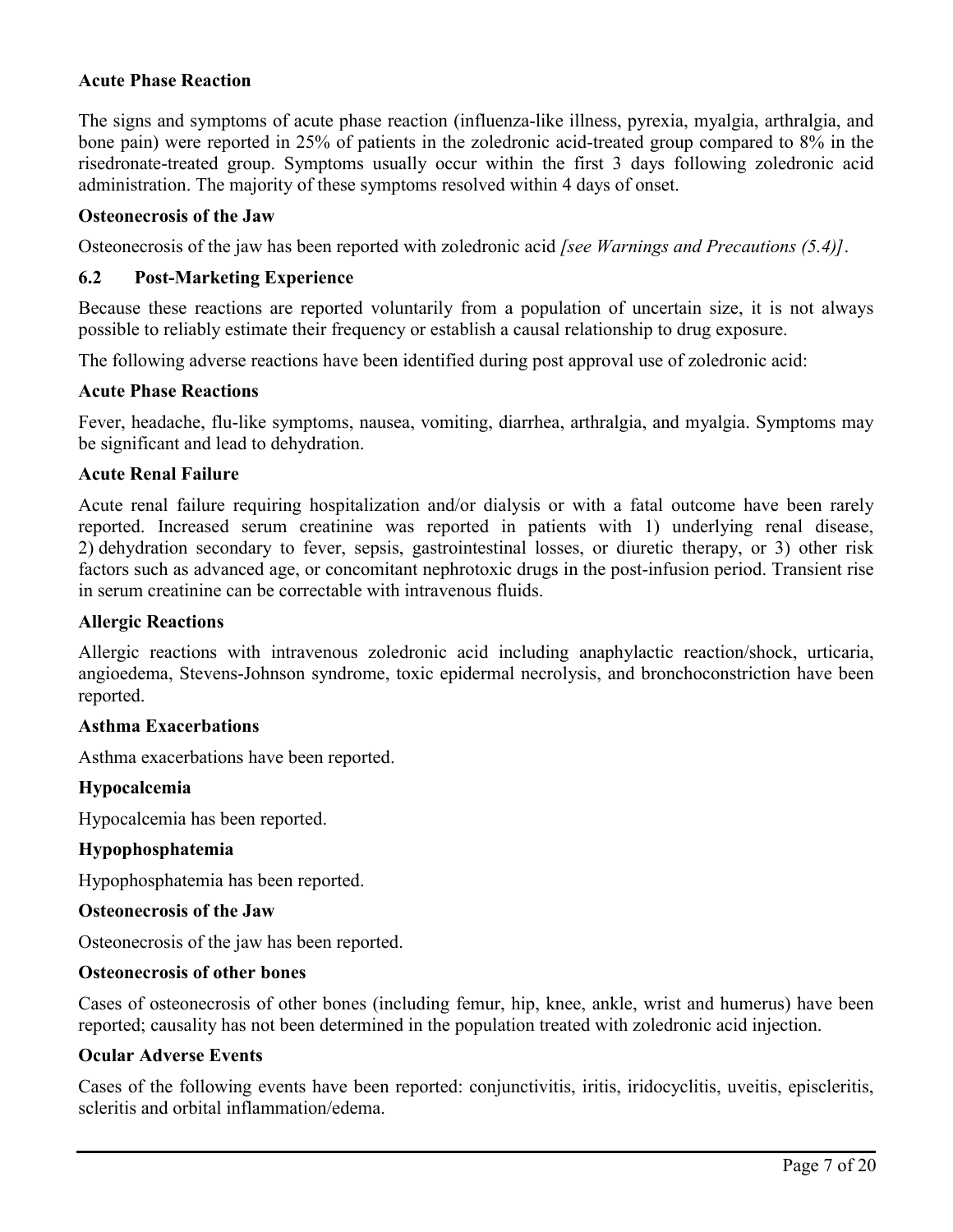# **Other**

Hypotension in patients with underlying risk factors has been reported.

# **7 DRUG INTERACTIONS**

No *in vivo* drug interaction studies have been performed for zoledronic acid. *In vitro* and *ex vivo* studies showed low affinity of zoledronic acid for the cellular components of human blood. *In vitro* mean zoledronic acid protein binding in human plasma ranged from 28% at 200 ng/mL to 53% at 50 ng/mL. *In vivo* studies showed that zoledronic acid is not metabolized, and is excreted into the urine as the intact drug.

# **7.1 Aminoglycosides**

Caution is advised when bisphosphonates, including zoledronic acid, are administered with aminoglycosides, since these agents may have an additive effect to lower serum calcium level for prolonged periods. This effect has not been reported in zoledronic acid clinical trials.

# **7.2 Loop Diuretics**

Caution should also be exercised when zoledronic acid is used in combination with loop diuretics due to an increased risk of hypocalcemia.

# **7.3 Nephrotoxic Drugs**

Caution is indicated when zoledronic acid is used with other potentially nephrotoxic drugs such as nonsteroidal anti-inflammatory drugs.

# **7.4 Drugs Primarily Excreted by the Kidney**

Renal impairment has been observed following the administration of zoledronic acid in patients with preexisting renal compromise or other risk factors *[see Warnings and Precautions (5.3)]*. In patients with renal impairment, the exposure to concomitant medications that are primarily renally excreted (e.g., digoxin) may increase. Consider monitoring serum creatinine in patients at risk for renal impairment who are taking concomitant medications that are primarily excreted by the kidney.

# **8 USE IN SPECIFIC POPULATIONS**

# **8.1 Pregnancy**

## Risk Summary

Available data on the use of zoledronic acid in pregnant women are insufficient to inform a drugassociated risk of adverse maternal or fetal outcomes. Discontinue zoledronic acid when pregnancy is recognized.

In animal reproduction studies, daily subcutaneous administration of zoledronic acid to pregnant rats during organogenesis resulted in increases in fetal skeletal, visceral, and external malformations, decreases in postimplantation survival, and decreases in viable fetuses and fetal weight starting at doses equivalent to 2 times the recommended human 5 mg intravenous dose (based on AUC). Subcutaneous administration of zoledronic acid to rabbits during organogenesis did not cause adverse fetal effects at up to 0.4 times the human 5 mg intravenous dose (based on body surface area,  $mg/m<sup>2</sup>$ ), but resulted in maternal mortality and abortion associated with hypocalcemia starting at doses equivalent to 0.04 times the human 5 mg intravenous dose. Subcutaneous dosing of female rats from before mating through gestation and lactation and allowed to deliver caused maternal dystocia and periparturient mortality, increases in stillbirths and neonatal deaths, and reduced pup body weight starting at doses equivalent to 0.1 times the human 5 mg intravenous dose (based on AUC). (*see Data*)*.*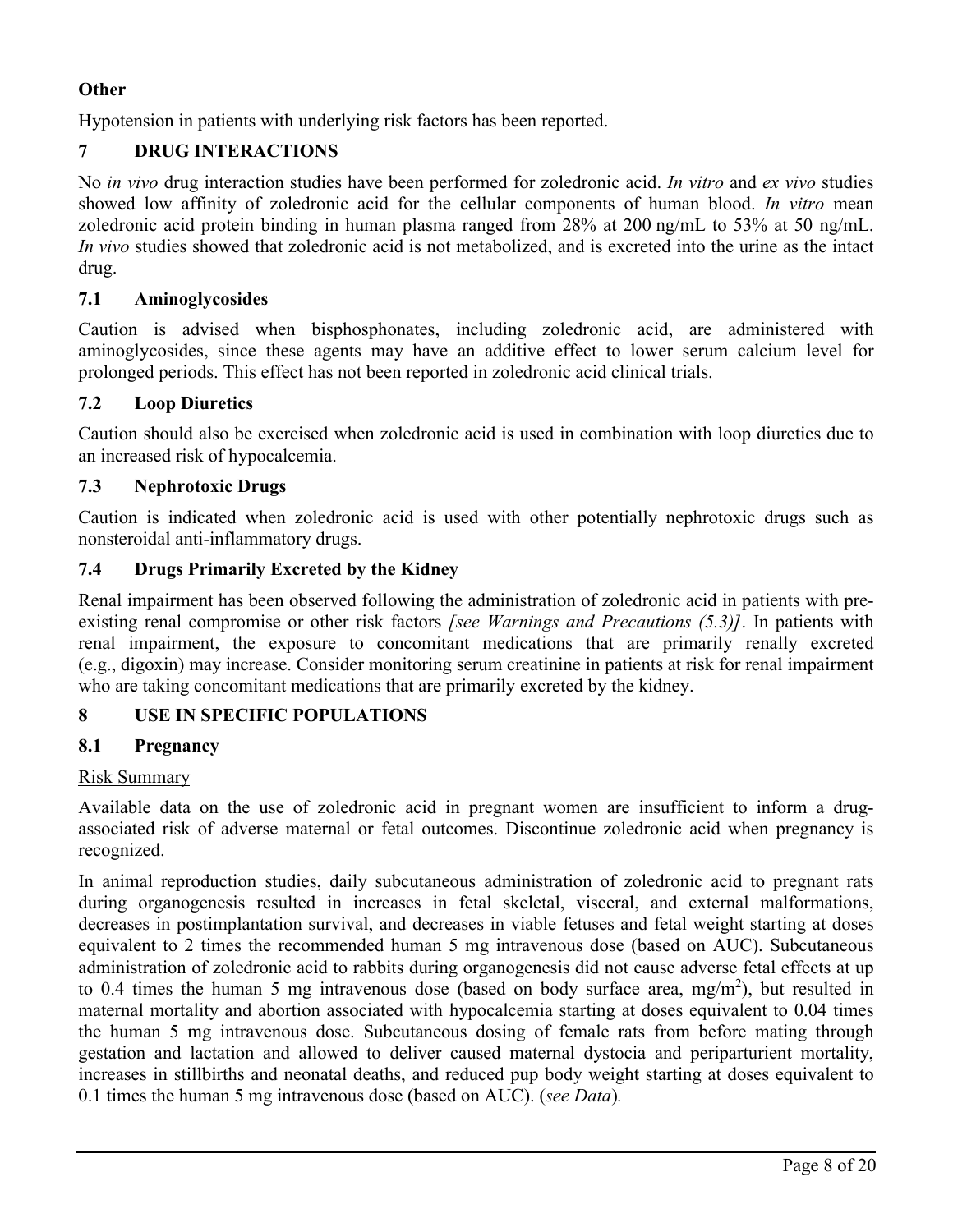Bisphosphonates are incorporated into the bone matrix, from which they are gradually released over a period of years. The amount of bisphosphonate incorporated into adult bone, and available for release into the systemic circulation is directly related to the dose and duration of bisphosphonate use. Consequently, based on the mechanism of action of bisphosphonates, there is a potential risk of fetal harm, predominantly skeletal, if a woman becomes pregnant after completing a course of bisphosphonate therapy. The impact of variables such as time between cessation of bisphosphonate therapy to conception, the particular bisphosphonate used, and the route of administration (intravenous versus oral) on the risk has not been studied.

The estimated background risk of major birth defects and miscarriage for the indicated populations is unknown. All pregnancies have a background risk of birth defects, loss, or other adverse outcomes. In the U.S. general population, the estimated background risks of major birth defects and miscarriage in clinically recognized pregnancies is 2 to 4% and 15 to 20%, respectively.

# **Data**

# *Animal Data*

In pregnant rats given daily subcutaneous doses of zoledronic acid of 0.1, 0.2, or 0.4 mg/kg during organogenesis, fetal skeletal, visceral, and external malformations, increases in pre-and post-implantation loss, and decreases in viable fetuses and fetal weight were observed at 0.2 and 0.4 mg/kg/day (equivalent to 2 and 4 times the human 5 mg intravenous dose, based on AUC). Adverse fetal skeletal effects at 0.4 mg/kg/day (4 times the human 5 mg dose) included unossified or incompletely ossified bones, thickened, curved or shortened bones, wavy ribs, and shortened jaw. Other adverse fetal effects at this dose included reduced lens, rudimentary cerebellum, reduction or absence of liver lobes, reduction of lung lobes, vessel dilation, cleft palate, and edema. Skeletal variations were observed in all groups starting at 0.1 mg/kg/day (1.2 times the human 5 mg dose). Signs of maternal toxicity including reduced body weight and food consumption were observed at 0.4 mg/kg/day (4 times the human 5 mg dose).

In pregnant rabbits given daily subcutaneous doses of zoledronic acid of 0.01, 0.03, or 0.1 mg/kg during gestation no adverse fetal effects were observed up to 0.1 mg/kg/day (0.4 times the human 5 mg intravenous dose, based on body surface area,  $mg/m<sup>2</sup>$ ). Maternal mortality and abortion were observed in all dose groups (starting at 0.04 times the human 5 mg dose). Adverse maternal effects were associated with drug-induced hypocalcemia.

In female rats given daily subcutaneous doses of 0.01, 0.03, or 0.1 mg/kg, beginning 15 days before mating and continuing through gestation, parturition and lactation, dystocia and periparturient mortality were observed in pregnant rats allowed to deliver starting at 0.01 mg/kg/day (0.1 times the human 5 mg intravenous dose, based on AUC). Also, there was an increase in stillbirths and a decrease in neonate survival starting at 0.03 mg/kg/day (0.3 times the human 5 mg dose), while the number of viable newborns and pup body weight on postnatal Day 7 were decreased at 0.1 mg/kg/day (equivalent to the human 5 mg dose). Maternal and neonatal deaths were considered related to drug-induced periparturient hypocalcemia.

## **8.2 Lactation**

## Risk Summary

There are no data on the presence of zoledronic acid in human milk, the effects on the breastfed infant, or the effects on milk production. The developmental and health benefits of breast-feeding should be considered along with the mother's clinical need for zoledronic acid and any potential adverse effects on the breast-fed child from zoledronic acid or from the underlying maternal condition.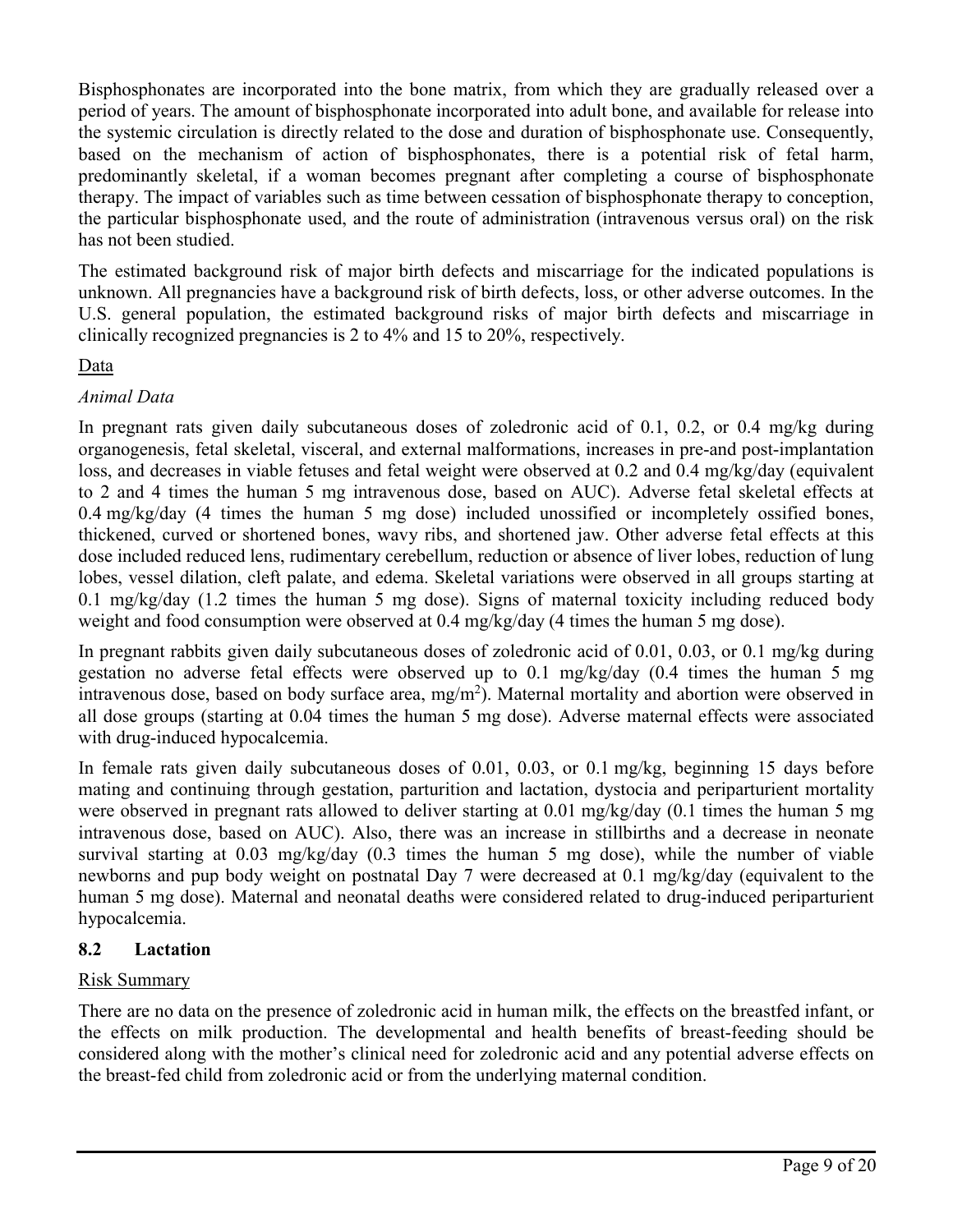# **8.3 Females and Males of Reproductive Potential**

# Infertility

There are no data available in humans. Female fertility may be impaired based on animal studies demonstrating adverse effects of zoledronic acid on fertility parameters *[see Nonclinical Toxicology (13.1)]*.

# **8.4 Pediatric Use**

Zoledronic acid is not indicated for use in children.

The safety and effectiveness of zoledronic acid was studied in a one-year active controlled trial of 152 pediatric subjects (74 receiving zoledronic acid). The enrolled population was subjects with severe osteogenesis imperfecta, aged 1 to 17 years, 55% male, 84% Caucasian, with a mean lumbar spine BMD of 0.431 gm/cm<sup>2</sup>, which is 2.7 standard deviations below the mean for age-matched controls (BMD Zscore of -2.7). At one year, increases in BMD were observed in the zoledronic acid treatment group. However, changes in BMD in individual patients with severe osteogenesis imperfecta did not necessarily correlate with the risk for fracture or the incidence or severity of chronic bone pain. The adverse events observed with zoledronic acid use in children did not raise any new safety findings beyond those previously seen in adults treated for Paget's disease of bone including osteonecrosis of the jaw (ONJ) and renal impairment. However, adverse reactions seen more commonly in pediatric patients included pyrexia (61%), arthralgia (26%), hypocalcemia (22%) and headache (22%). These reactions, excluding arthralgia, occurred most frequently within three days after the first infusion and became less common with repeat dosing. No cases of ONJ or renal impairment were observed in this study. Because of long-term retention in bone, zoledronic acid should only be used in children if the potential benefit outweighs the potential risk.

Plasma zoledronic acid concentration data was obtained from 10 patients with severe osteogenesis imperfecta (4 in the age group of 3 to 8 years and 6 in the age group of 9 to 17 years) infused with 0.05 mg/kg dose over 30 minutes. Mean  $C_{\text{max}}$  and  $AUC_{(0\text{-last})}$  was 167 ng/mL and 220 ng.h/mL respectively. The plasma concentration time profile of zoledronic acid in pediatric patients represent a multi-exponential decline, as observed in adult cancer patients at an approximately equivalent mg/kg dose.

## **8.5 Geriatric Use**

Of the patients receiving zoledronic acid in the Paget's disease studies, 132 patients were 65 years of age or over, while 68 patients were at least 75 years of age.

However, because decreased renal function occurs more commonly in the elderly, special care should be taken to monitor renal function.

## **8.6 Renal Impairment**

Zoledronic acid is contraindicated in patients with creatinine clearance less than 35 mL/min and in those with evidence of acute renal impairment. There are no safety or efficacy data to support the adjustment of the Zoledronic Acid Injection dose based on baseline renal function. Therefore, no dosage adjustment is required in patients with a creatinine clearance of greater than or equal to 35 mL/min *[see Warnings and Precautions (5.3), Clinical Pharmacology (12.3)].* Risk of acute renal failure may increase with underlying renal disease and dehydration secondary to fever, sepsis, gastrointestinal losses, diuretic therapy, advanced age, etc. *[see Adverse Reactions (6.2)]*.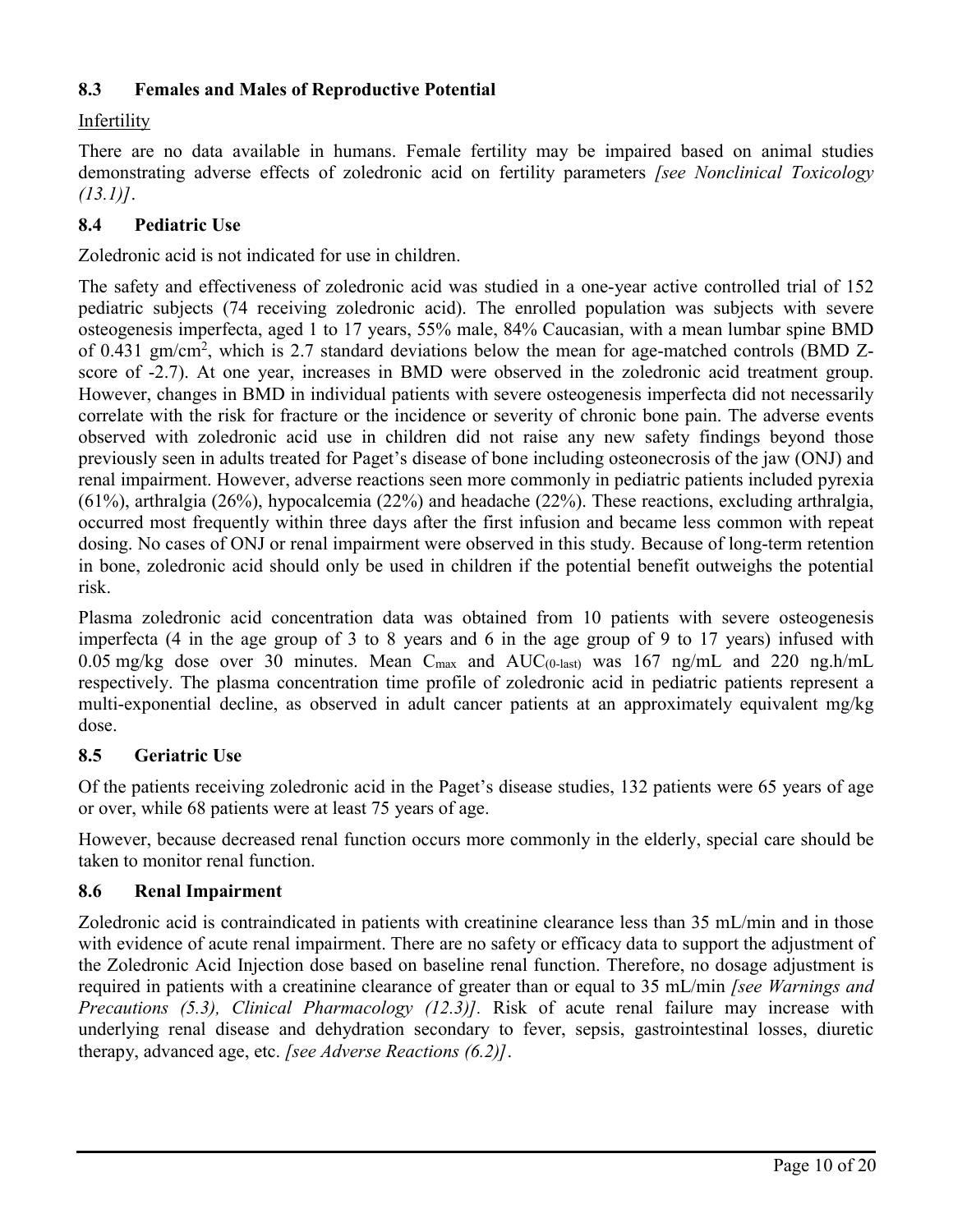# **8.7 Hepatic Impairment**

Zoledronic acid is not metabolized in the liver. No clinical data are available for use of zoledronic acid in patients with hepatic impairment.

# **10 OVERDOSAGE**

Clinical experience with acute overdosage of zoledronic acid solution for intravenous infusion is limited. Patients who have received doses higher than those recommended should be carefully monitored. Overdosage may cause clinically significant renal impairment, hypocalcemia, hypophosphatemia, and hypomagnesemia. Clinically relevant reductions in serum levels of calcium, phosphorus, and magnesium should be corrected by intravenous administration of calcium gluconate, potassium or sodium phosphate, and magnesium sulfate, respectively.

Single doses of zoledronic acid should not exceed 5 mg and the duration of the intravenous infusion should be no less than 15 minutes *[see Dosage and Administration (2)].*

## **11 DESCRIPTION**

Zoledronic Acid Injection contains zoledronic acid, a bisphosphonic acid which is an inhibitor of osteoclastic bone resorption. Zoledronic acid is designated chemically as (1-Hydroxy-2-imidazol-1-ylphosphonoethyl) phosphonic acid monohydrate and its structural formula is:



Zoledronic acid monohydrate is a white crystalline powder. Its molecular formula is  $C_5H_{10}N_2O_7P_2 \cdot H_2O$ and a molar mass of 290.1 g/Mol. Zoledronic acid monohydrate is highly soluble in 0.1N sodium hydroxide solution, sparingly soluble in water and 0.1N hydrochloric acid, and practically insoluble in organic solvents. The pH of the Zoledronic Acid Injection solution for infusion is approximately 6.0 - 7.0.

Zoledronic Acid Injection is available as a sterile solution in Non-PVC flexible containers for intravenous infusion. One container with 100 mL solution contains 5.330 mg of zoledronic acid monohydrate, equivalent to 5 mg zoledronic acid on an anhydrous basis.

*Inactive Ingredients*: 4950 mg of mannitol, USP; and 30 mg of sodium citrate, USP.

# **12 CLINICAL PHARMACOLOGY**

## **12.1 Mechanism of Action**

Zoledronic acid is a bisphosphonate and acts primarily on bone. It is an inhibitor of osteoclast-mediated bone resorption.

The selective action of bisphosphonates on bone is based on their high affinity for mineralized bone. Intravenously administered zoledronic acid rapidly partitions to bone and localizes preferentially at sites of high bone turnover. The main molecular target of zoledronic acid in the osteoclast is the enzyme farnesyl pyrophosphate synthase. The relatively long duration of action of zoledronic acid is attributable to its high binding affinity to bone mineral.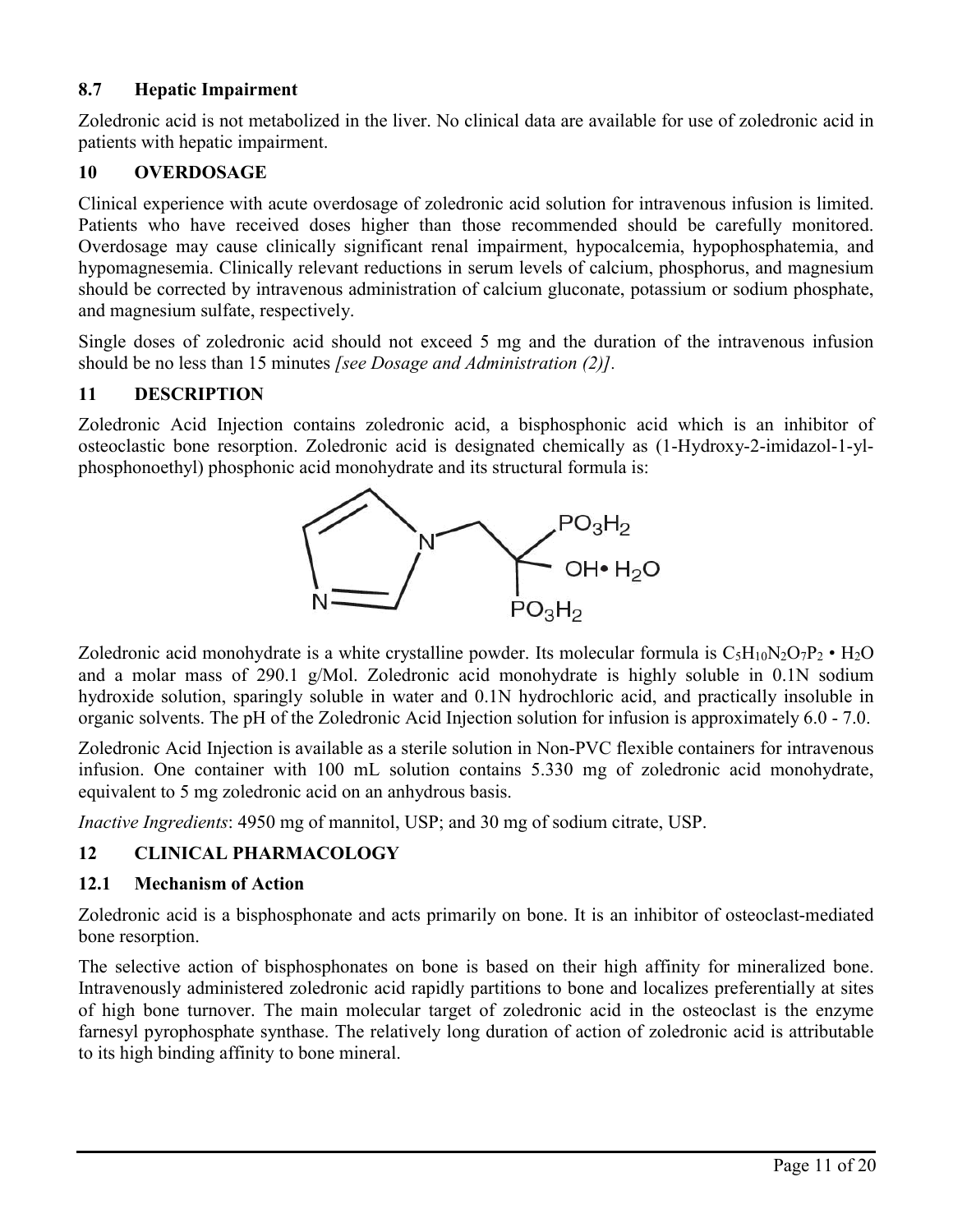## **12.3 Pharmacokinetics**

Pharmacokinetic data in patients with Paget's disease of bone are not available.

**Distribution:** Single or multiple (every 28 days) 5-minute or 15-minute infusions of 2, 4, 8 or 16 mg zoledronic acid were given to 64 patients with cancer and bone metastases. The post-infusion decline of zoledronic acid concentrations in plasma was consistent with a triphasic process showing a rapid decrease from peak concentrations at end-of-infusion to less than 1% of  $C_{\text{max}}$  24 hours post infusion with population half-lives of t<sub>1/2α</sub> 0.24 hour and t<sub>1/2β</sub> 1.87 hours for the early disposition phases of the drug. The terminal elimination phase of zoledronic acid was prolonged, with very low concentrations in plasma between Days 2 and 28 post infusion, and a terminal elimination half-life t<sub>1/2γ</sub> of 146 hours. The area under the plasma concentration versus time curve  $(AUC_{0-24h})$  of zoledronic acid was dose proportional from 2 to 16 mg. The accumulation of zoledronic acid measured over three cycles was low, with mean AUC<sub>0-24h</sub> ratios for cycles 2 and 3 versus 1 of  $1.13 \pm 0.30$  and  $1.16 \pm 0.36$ , respectively.

*In vitro* and *ex vivo* studies showed low affinity of zoledronic acid for the cellular components of human blood. *In vitro* mean zoledronic acid protein binding in human plasma ranged from 28% at 200 ng/mL to 53% at 50 ng/mL.

*Metabolism:* Zoledronic acid does not inhibit human P450 enzymes *in vitro*. Zoledronic acid does not undergo biotransformation *in vivo*. In animal studies, less than 3% of the administered intravenous dose was found in the feces, with the balance either recovered in the urine or taken up by bone, indicating that the drug is eliminated intact via the kidney. Following an intravenous dose of 20 nCi  $^{14}$ C-zoledronic acid in a patient with cancer and bone metastases, only a single radioactive species with chromatographic properties identical to those of parent drug was recovered in urine, which suggests that zoledronic acid is not metabolized.

*Excretion:* In 64 patients with cancer and bone metastases on average  $(\pm SD)$  39  $\pm 16\%$  of the administered zoledronic acid dose was recovered in the urine within 24 hours, with only trace amounts of drug found in urine post Day 2. The cumulative percent of drug excreted in the urine over 0 to 24 hours was independent of dose. The balance of drug not recovered in urine over 0 to 24 hours, representing drug presumably bound to bone, is slowly released back into the systemic circulation, giving rise to the observed prolonged low plasma concentrations. The 0 to 24 hour renal clearance of zoledronic acid was  $3.7 \pm 2.0$  L/h.

Zoledronic acid clearance was independent of dose but dependent upon the patient's creatinine clearance. In a study in patients with cancer and bone metastases, increasing the infusion time of a 4 mg dose of zoledronic acid from 5 minutes ( $n = 5$ ) to 15 minutes ( $n = 7$ ) resulted in a 34% decrease in the zoledronic acid concentration at the end of the infusion ([mean  $\pm$  SD] 403  $\pm$  118 ng/mL vs. 264  $\pm$  86 ng/mL) and a 10% increase in the total AUC (378  $\pm$  116 ng x h/mL vs. 420  $\pm$  218 ng x h/mL). The difference between the AUC means was not statistically significant.

## *Specific Populations*

*Pediatrics:* Zoledronic acid is not indicated for use in children *[see Pediatric Use (8.4)].*

*Geriatrics:* The pharmacokinetics of zoledronic acid was not affected by age in patients with cancer and bone metastases whose age ranged from 38 years to 84 years.

*Race:* The pharmacokinetics of zoledronic acid was not affected by race in patients with cancer and bone metastases.

*Hepatic Impairment:* No clinical studies were conducted to evaluate the effect of hepatic impairment on the pharmacokinetics of zoledronic acid.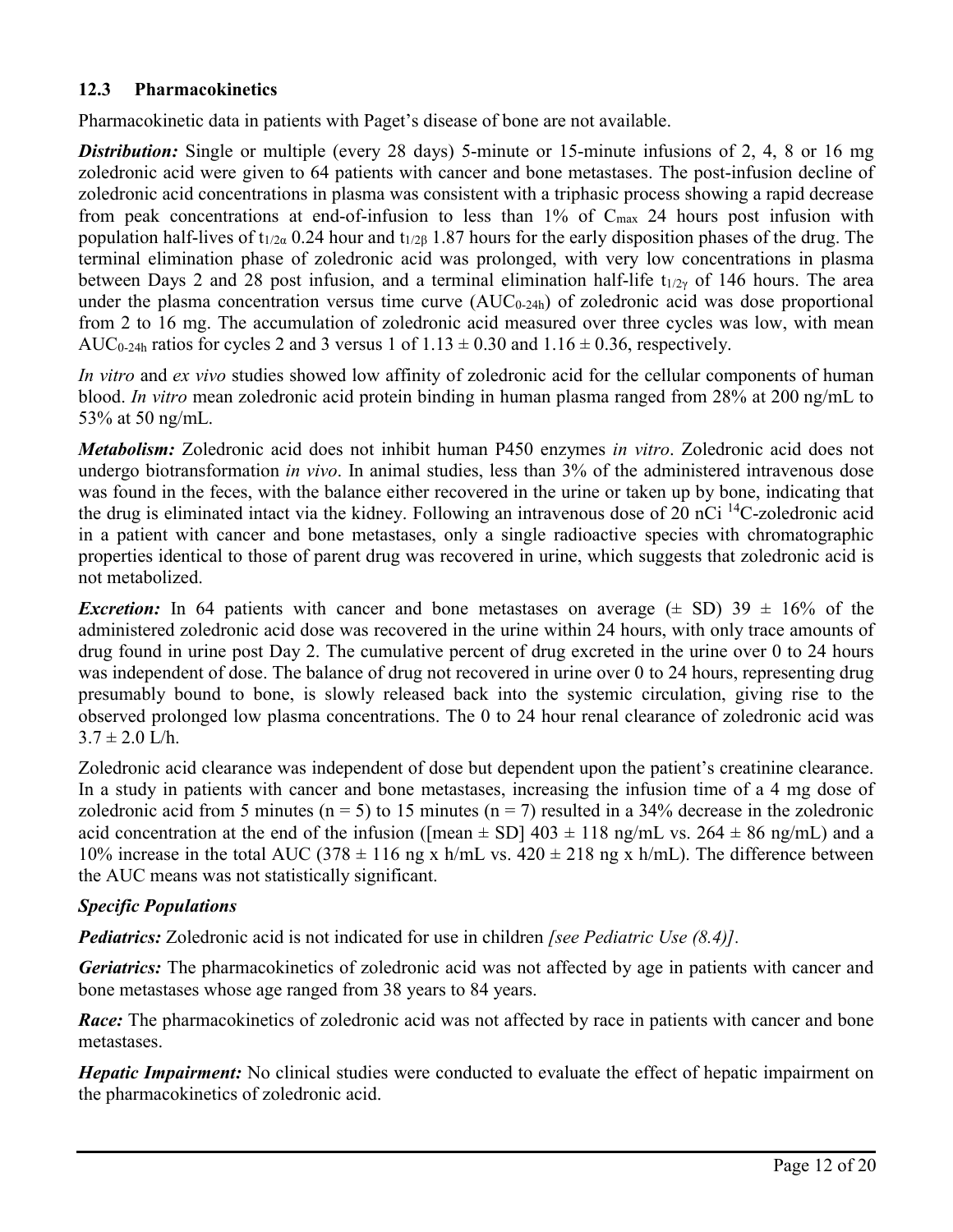*Renal Impairment:* The pharmacokinetic studies conducted in 64 cancer patients represented typical clinical populations with normal to moderately-impaired renal function. Compared to patients with creatinine clearance greater than 80 mL/min ( $N = 37$ ), patients with creatinine clearance = 50-80 mL/min  $(N = 15)$  showed an average increase in plasma AUC of 15%, whereas patients with creatinine clearance = 30-50 mL/min ( $N = 11$ ) showed an average increase in plasma AUC of 43%. No dosage adjustment is required in patients with a creatinine clearance of greater than or equal to 35 mL/min. Zoledronic acid is contraindicated in patients with creatinine clearance less than 35 mL/min and in those with evidence of acute renal impairment due to an increased risk of renal failure *[see Contraindications (4), Warnings and Precautions (5.3), Use in Specific Populations (8.6)]*.

# **13 NONCLINICAL TOXICOLOGY**

# **13.1 Carcinogenesis, Mutagenesis, Impairment of Fertility**

*Carcinogenesis:* Lifetime carcinogenicity bioassays were conducted in mice and rats. Mice were given daily oral doses of zoledronic acid of 0.1, 0.5, or 2 mg/kg/day for 2 years. There was an increased incidence of Harderian gland adenomas in males and females in all treatment groups (starting at doses equivalent to 0.002 times the human 5 mg intravenous dose, based on body surface area, mg/m<sup>2</sup>). Rats were given daily oral doses of zoledronic acid of 0.1, 0.5, or 2 mg/kg/day for 2 years. No increased incidence of tumors was observed at any dose (up to 0.1 times the human intravenous dose of 5 mg, based on body surface area,  $mg/m^2$ ).

*Mutagenesi***s***:* Zoledronic acid was not genotoxic in the Ames bacterial mutagenicity assay, in the Chinese hamster ovary cell assay, or in the Chinese hamster gene mutation assay, with or without metabolic activation. Zoledronic acid was not genotoxic in the *in vivo* rat micronucleus assay.

**Impairment of Fertility:** Female rats were given daily subcutaneous doses of zoledronic acid of 0.01, 0.03, or 0.1 mg/kg beginning 15 days before mating and continuing through gestation. Inhibition of ovulation and a decrease in the number of pregnant rats were observed at  $0.1 \text{ mg/kg}/\text{day}$  (equivalent to the human 5 mg intravenous dose, based on AUC). An increase in preimplantation loss and a decrease in the number of implantations and live fetuses were observed at 0.03 and 1 mg/kg/day (0.3 to 1 times the human 5 mg human intravenous dose).

## **13.2 Animal Pharmacology**

*Bone Safety Studies:* Zoledronic acid is a potent inhibitor of osteoclastic bone resorption. In the ovariectomized rat, single IV doses of zoledronic acid of 4 to 500 mcg/kg  $(0.1 \text{ to } 3.5 \text{ times the human})$ 5 mg intravenous dose, based on body surface area,  $mg/m<sup>2</sup>$ ) suppressed bone turnover and protected against trabecular bone loss, cortical thinning and the reduction in vertebral and femoral bone strength in a dose-dependent manner. At a dose equivalent to human exposure at the 5 mg intravenous dose, the effect persisted for 8 months, which corresponds to approximately 8 remodeling cycles or 3 years in humans.

In ovariectomized rats and monkeys, weekly treatment with zoledronic acid dose-dependently suppressed bone turnover and prevented the decrease in cancellous and cortical BMD and bone strength, at yearly cumulative doses up to 3.5 times the human 5 mg intravenous dose, based on body surface area, mg/m<sup>2</sup>. Bone tissue was normal and there was no evidence of a mineralization defect, no accumulation of osteoid, and no woven bone.

## **14 CLINICAL STUDIES**

# **14.5 Treatment of Paget's Disease of Bone**

Zoledronic acid was studied in male and female patients with moderate to severe Paget's disease of bone,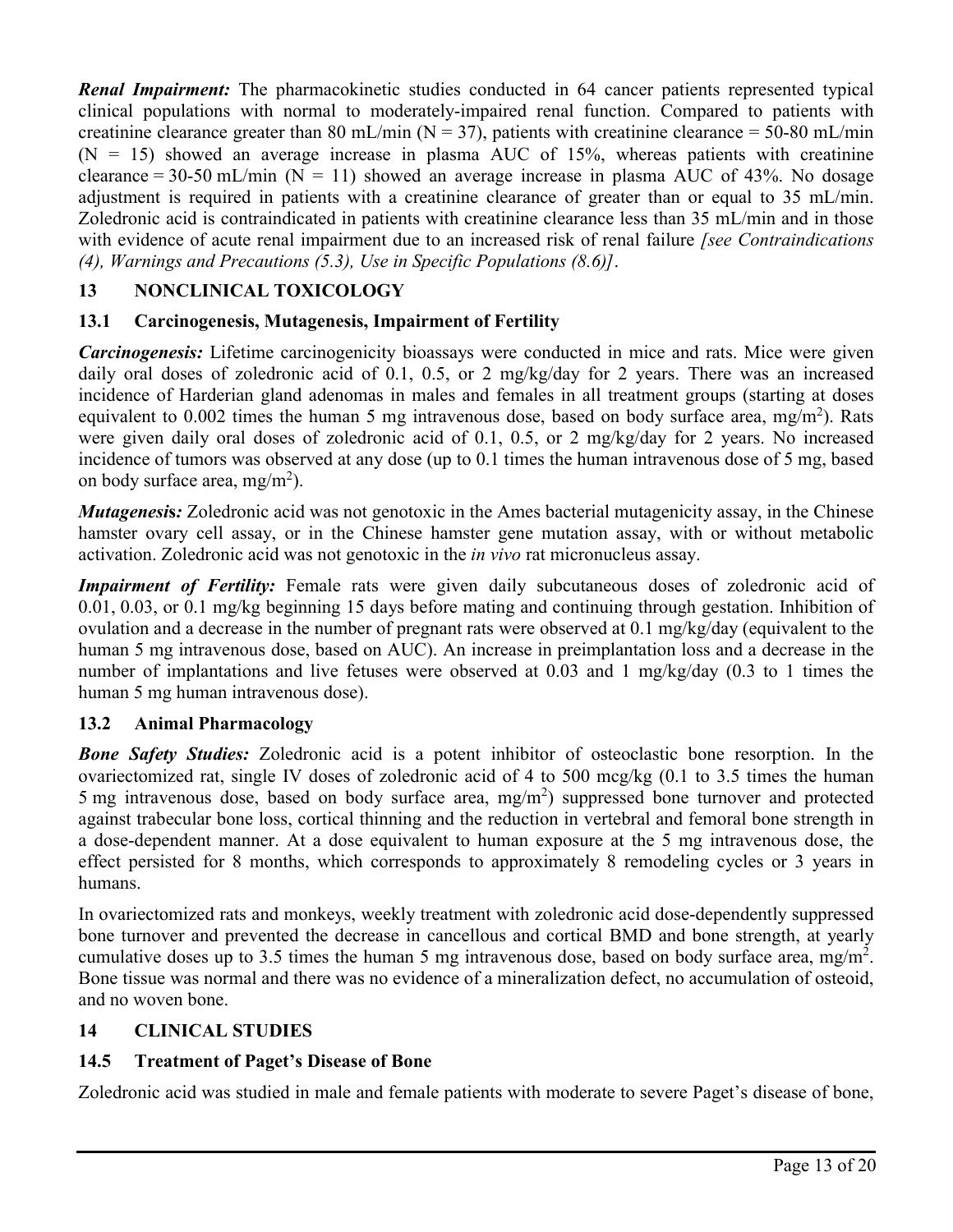defined as serum alkaline phosphatase level at least twice the upper limit of the age-specific normal reference range at the time of study entry. Diagnosis was confirmed by radiographic evidence.

The efficacy of one infusion of 5 mg zoledronic acid vs. oral daily doses of 30 mg risedronate for 2 months was demonstrated in two identically designed 6-month randomized, double-blind trials. The mean age of patients in the two trials was 70. Ninety-three percent (93%) of patients were Caucasian. Therapeutic response was defined as either normalization of serum alkaline phosphatase (SAP) or a reduction of at least 75% from baseline in total SAP excess at the end of 6 months. SAP excess was defined as the difference between the measured level and midpoint of normal range.

In both trials zoledronic acid demonstrated a superior and more rapid therapeutic response compared with risedronate and returned more patients to normal levels of bone turnover, as evidenced by biochemical markers of formation (SAP, serum N-terminal propeptide of type I collagen [P1NP]) and resorption (serum CTx 1 [cross-linked C-telopeptides of type I collagen] and urine  $\alpha$ -CTx).

The 6-month combined data from both trials showed that 96% (169/176) of zoledronic acid-treated patients achieved a therapeutic response as compared with 74% (127/171) of patients treated with risedronate. Most zoledronic acid patients achieved a therapeutic response by the Day 63 visit. In addition, at 6 months, 89% (156/176) of zoledronic acid-treated patients achieved normalization of SAP levels, compared to 58% (99/171) of patients treated with risedronate (p<0.0001) (see Figure 1).

# Figure 1. Therapeutic Response/Serum Alkaline Phosphatase (SAP) **Normalization Over Time**



The therapeutic response to zoledronic acid was similar across demographic and disease-severity groups defined by gender, age, previous bisphosphonate use, and disease severity. At 6 months, the percentage of zoledronic acid-treated patients who achieved therapeutic response was 97% and 95%, respectively, in each of the baseline disease severity subgroups (baseline SAP less than 3×ULN, greater than or equal to 3×ULN) compared to 75% and 74%, respectively, for the same disease severity subgroups of risedronatetreated patients.

In patients who had previously received treatment with oral bisphosphonates, therapeutic response rates were 96% and 55% for zoledronic acid and risedronate, respectively. The comparatively low risedronate response was due to the low response rate (7/23, 30%) in patients previously treated with risedronate. In patients naïve to previous treatment, a greater therapeutic response was also observed with zoledronic acid (98%) relative to risedronate (86%). In patients with symptomatic pain at screening, therapeutic response rates were 94% and 70% for zoledronic acid and risedronate respectively. For patients without pain at screening, therapeutic response rates were 100% and 82% for zoledronic acid and risedronate respectively.

Bone histology was evaluated in 7 patients with Paget's disease 6 months after being treated with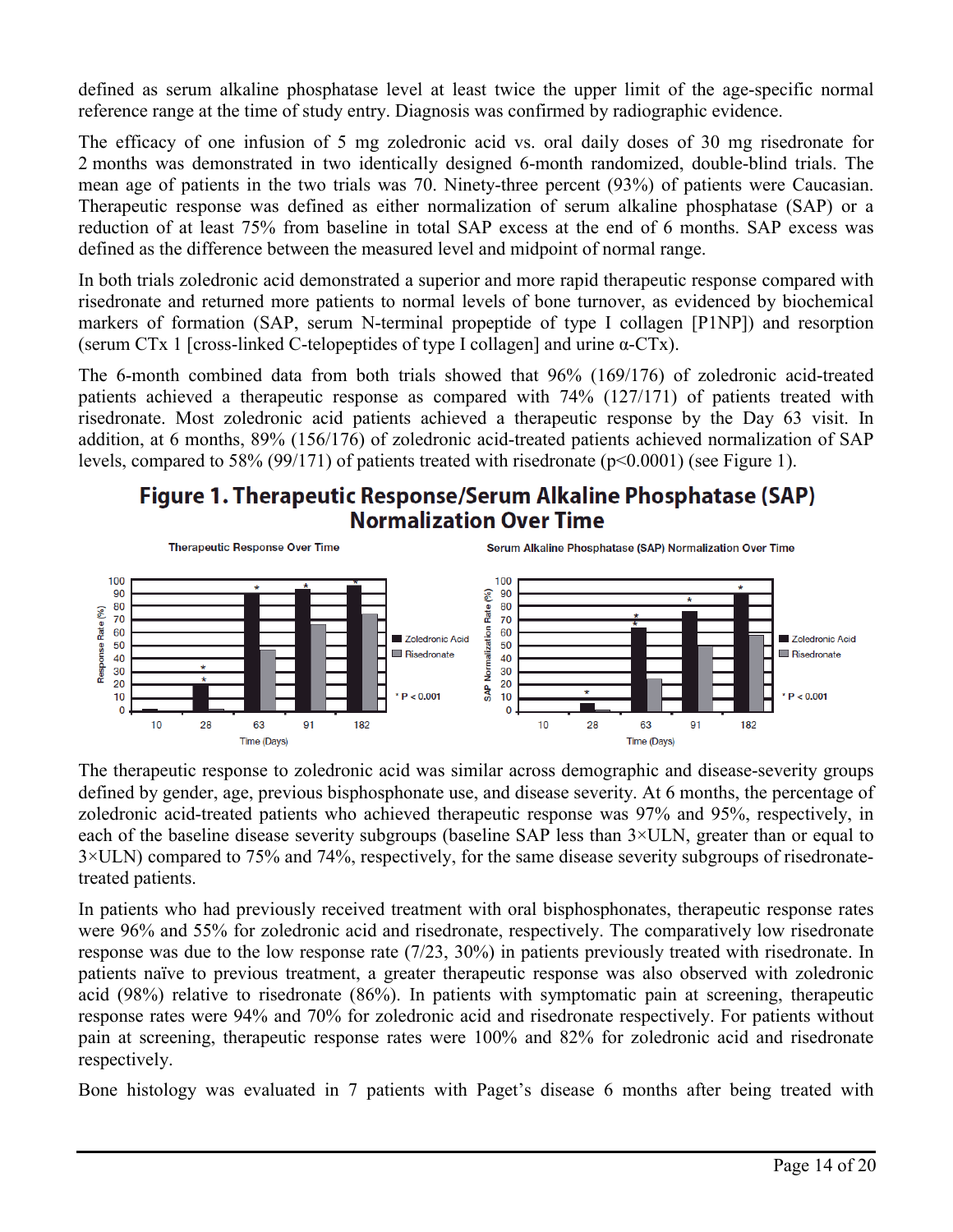zoledronic acid 5 mg. Bone biopsy results showed bone of normal quality with no evidence of impaired bone remodeling and no evidence of mineralization defect.

# **16 HOW SUPPLIED/STORAGE AND HANDLING**

Zoledronic Acid Injection is available in single-dose sterile Non-PVC flexible containers. Each bag contains 5 mg/100 mL.

| <b>Unit of Sale</b>                    | <b>Concentration</b>          |
|----------------------------------------|-------------------------------|
| NDC 0409-4228-01                       | $5 \text{ mg}/100 \text{ mL}$ |
| 1 single-dose flexible bag in a carton | $(0.05 \text{ mg/mL})$        |

## Handling

If refrigerated, allow the refrigerated solution to reach room temperature before administration.

## Storage

Store at temperature not exceeding 30°C (86°F). Protect from freezing.

This container closure is not made with natural rubber latex.

# **17 PATIENT COUNSELING INFORMATION**

Advise the patient to read the FDA-approved patient labeling (Medication Guide).

# Information for Patients

Patients should be made aware that Zoledronic Acid Injection contains the same active ingredient (zoledronic acid) found in Zometa®, and that patients being treated with Zometa should not be treated with Zoledronic Acid Injection.

Zoledronic Acid Injection is contraindicated in patients with creatinine clearance less than 35 mL/min *[see Contraindications (4)]*.

Before being given zoledronic acid, patients should tell their doctor if they have kidney problems and what medications they are taking.

Zoledronic acid should not be given if the patient is pregnant or plans to become pregnant, or if she is breast-feeding *[see Warnings and Precautions (5.6)]*.

There have been reports of bronchoconstriction in aspirin-sensitive patients receiving bisphosphonates, including zoledronic acid. Before being given zoledronic acid, patients should tell their doctor if they are aspirin-sensitive.

If the patient had surgery to remove some or all of the parathyroid glands in their neck, or had sections of their intestine removed, or are unable to take calcium supplements they should tell their doctor.

Zoledronic acid is given as an infusion into a vein by a nurse or a doctor, and the infusion time must not be less than 15 minutes.

On the day of treatment the patient should eat and drink normally, which includes drinking at least 2 glasses of fluid such as water within a few hours prior to the infusion, as directed by their doctor, before receiving zoledronic acid.

After getting zoledronic acid it is strongly recommended patients with Paget's disease take calcium in divided doses (for example, 2 to 4 times a day) for a total of 1,500 mg calcium a day to prevent low blood calcium levels. This is especially important for the two weeks after getting zoledronic acid *[see Warnings*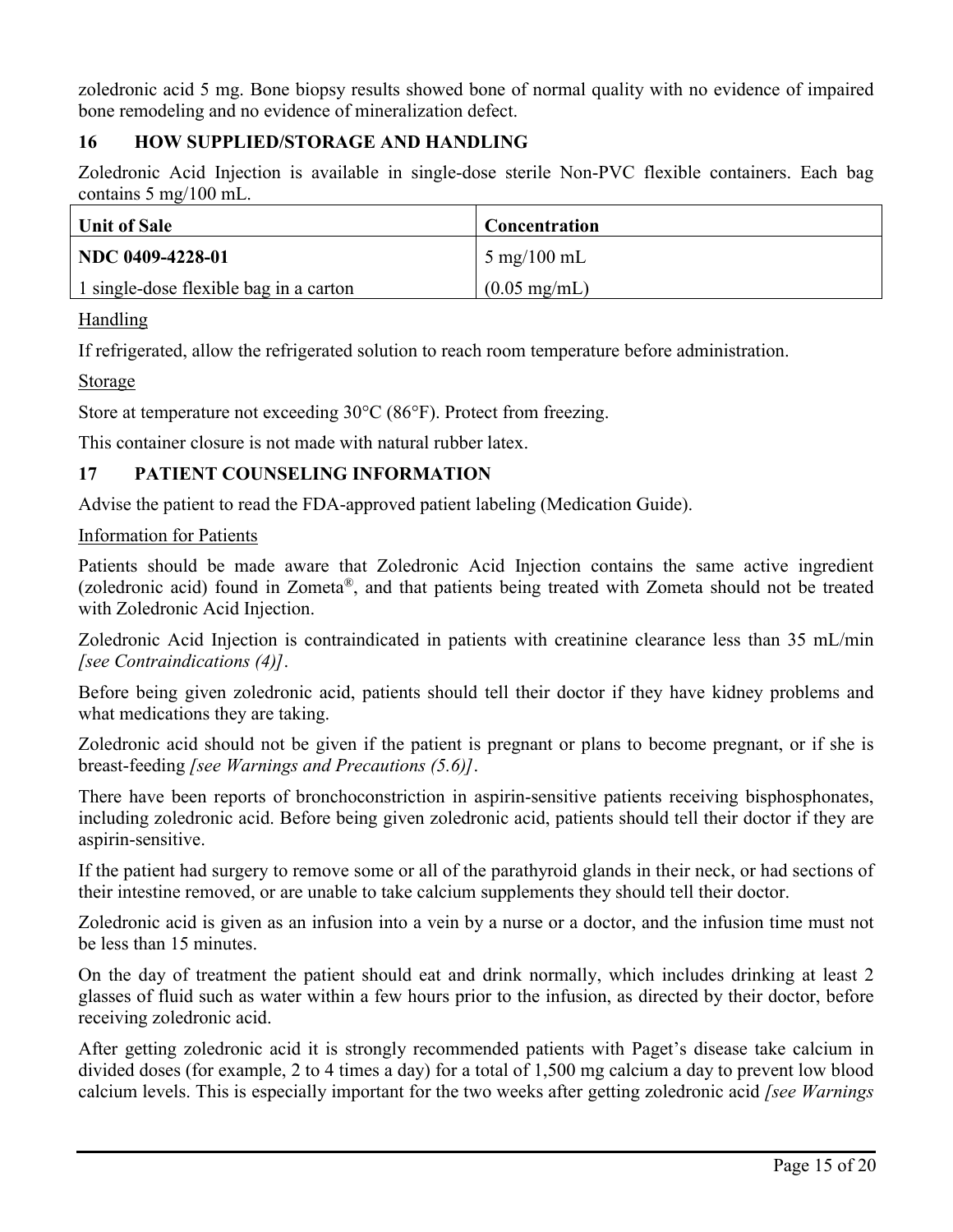*and Precautions (5.2)]*.

Patients should be aware of the most commonly associated side effects of therapy. Patients may experience one or more side effects that could include: fever, flu-like symptoms, myalgia, arthralgia, and headache. Most of these side effects occur within the first 3 days following the dose of zoledronic acid. They usually resolve within 3 days of onset but may last for up to 7 to 14 days. Patients should consult their physician if they have questions or if these symptoms persist. The incidence of these symptoms decreased markedly with subsequent doses of zoledronic acid.

Administration of acetaminophen following zoledronic acid administration may reduce the incidence of these symptoms.

Physicians should inform their patients that there have been reports of persistent pain and/or a non-healing sore of the mouth or jaw, primarily in patients treated with bisphosphonates for other illnesses. During treatment with zoledronic acid, patients should be instructed to maintain good oral hygiene and undergo routine dental check-ups. If they experience any oral symptoms, they should immediately report them to their physician or dentist.

Severe and occasionally incapacitating bone, joint, and/or muscle pain have been infrequently reported in patients taking bisphosphonates, including zoledronic acid. Consider withholding future zoledronic acid treatment if severe symptoms develop.

Atypical femur fractures in patients on bisphosphonate therapy have been reported; patients with thigh or groin pain should be evaluated to rule out a femoral fracture.

Zometa® is a registered trademark of Novartis Pharmaceutical Corporation.

Manufactured by: Laboratorios Grifols, SA Barcelona, Spain

Distributed by Hospira, Inc**.,** Lake Forest, IL 60045 USA

LAB-0929-5.0

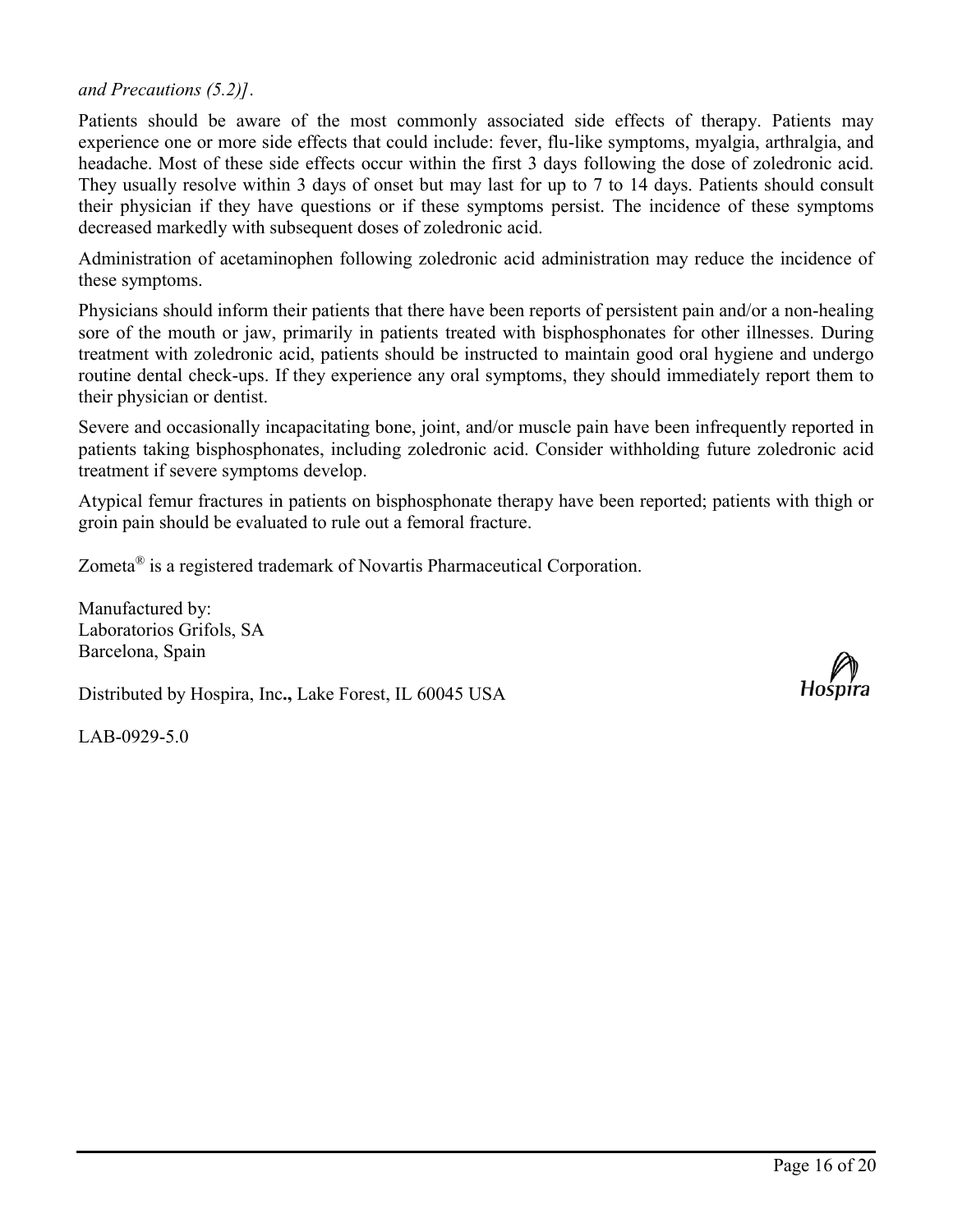# **MEDICATION GUIDE**

# **Zoledronic Acid Injection (ZOE-le-DRON-ik AS-id)**

Read the Medication Guide that comes with Zoledronic Acid Injection before you start taking it and each time you get a refill. There may be new information. This Medication Guide does not take the place of talking with your doctor about your medical condition or treatment. Talk to your doctor if you have any questions about Zoledronic Acid Injection.

# **What is the most important information I should know about Zoledronic Acid Injection?**

# **You should not receive Zoledronic Acid Injection if you are already receiving Zometa. Both Zoledronic Acid Injection and Zometa contain zoledronic acid.**

#### **Zoledronic Acid Injection can cause serious side effects including:**

- 1. Low calcium levels in your blood (hypocalcemia)
- 2. Severe kidney problems
- 3. Severe jaw bone problems (osteonecrosis)
- 4. Unusual thigh bone fractures
- 5. Bone, joint or muscle pain

## **1. Low calcium levels in your blood (hypocalcemia).**

Zoledronic Acid Injection may lower the calcium levels in your blood. If you have low blood calcium before you start taking Zoledronic Acid Injection, it may get worse during treatment. Your low blood calcium must be treated before you take Zoledronic Acid Injection. Most people with low blood calcium levels do not have symptoms, but some people may have symptoms. Call your doctor right away if you have symptoms of low blood calcium such as:

- Spasms, twitches, or cramps in your muscles
- Numbness or tingling in your fingers, toes, or around your mouth

Your doctor may prescribe calcium and vitamin D to help prevent low calcium levels in your blood, while you take Zoledronic Acid Injection. Take calcium and vitamin D as your doctor tells you to.

## **2. Severe kidney problems.**

Severe kidney problems may happen when you take Zoledronic Acid Injection. Severe kidney problems may lead to hospitalization or kidney dialysis and can be life-threatening. Your risk of kidney problems is higher if you:

- already have kidney problems
- take a diuretic or "water pill"
- do not have enough water in your body (dehydrated) before or after you receive Zoledronic Acid Injection
- are of advanced age since the risk increases as you get older
- take any medicines known to harm your kidneys

You should drink at least 2 glasses of fluid within a few hours before receiving Zoledronic Acid Injections to reduce the risk of kidney problems.

#### **3. Severe jaw bone problems (osteonecrosis).**

Severe jaw bone problems may happen when you take Zoledronic Acid Injection. Your doctor should examine your mouth before you start Zoledronic Acid Injection. Your doctor may tell you to see your dentist before you start Zoledronic Acid Injection. It is important for you to practice good mouth care during treatment with Zoledronic Acid Injection.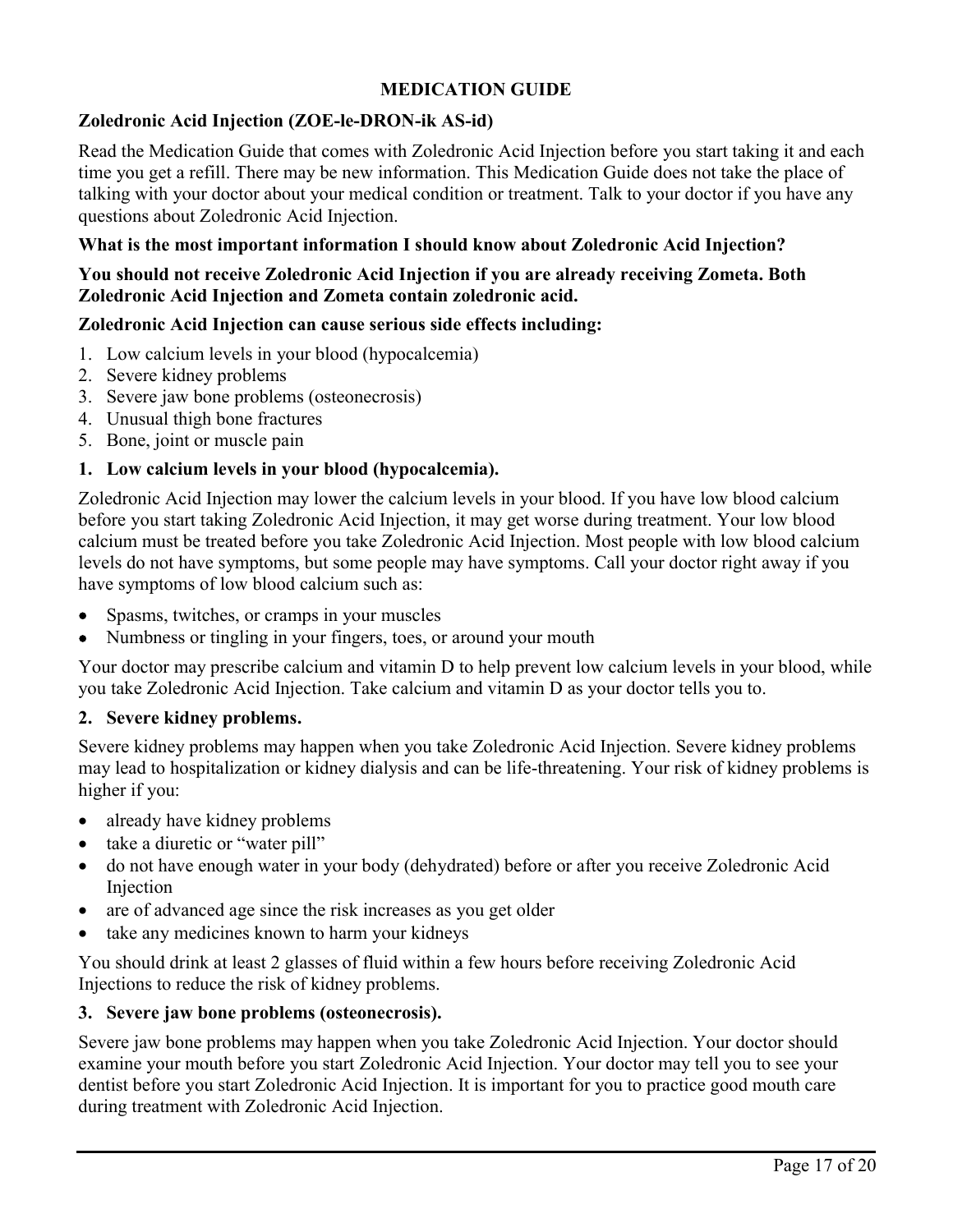# **4. Unusual thigh bone fractures.**

Some people have developed unusual fractures in their thigh bone. Symptoms of a fracture may include new or unusual pain in your hip, groin, or thigh.

## **5. Bone, joint, or muscle pain.**

Some people who take bisphosphonates develop severe bone, joint, or muscle pain.

# **Call your doctor right away if you have any of these side effects.**

### **What is Zoledronic Acid Injection?**

Zoledronic Acid Injection is a prescription medicine used to:

Treat certain men and women who have Paget's disease of the bone.

Zoledronic Acid Injection is not for use in children.

#### **Who should not take Zoledronic Acid Injection?**

Do not take Zoledronic Acid Injection if you:

- Have low levels of calcium in your blood
- Have kidney problems
- Are allergic to zoledronic acid or any of its ingredients. A list of ingredients is at the end of this leaflet.

## **What should I tell my doctor before taking Zoledronic Acid Injection?**

#### **Before you start Zoledronic Acid Injection, be sure to talk to your doctor if you:**

- Have low blood calcium.
- Have kidney problems.
- Had parathyroid or thyroid surgery (glands in your neck).
- Have been told you have trouble absorbing minerals in your stomach or intestines (malabsorption syndrome) or have had parts of your intestine removed.
- Have asthma (wheezing) from taking aspirin.
- Plan to have dental surgery or teeth removed.
- Are pregnant, or plan to become pregnant. **Zoledronic Acid Injection should not be used if you are pregnant.** It is not known if Zoledronic Acid Injection can harm your unborn baby.
- Are breastfeeding or plan to breastfeed. It is not known if zoledronic acid passes into your milk and may harm your baby.
- **Tell your doctor about all the medicines you take**, including prescription and non-prescription medicines, vitamins, and herbal supplements. Certain medicines may affect how Zoledronic Acid Injection works.

## **Especially tell your doctor if you are taking:**

- An antibiotic. Certain antibiotic medicines called aminoglycosides may increase the effect of Zoledronic Acid Injection in lowering your blood calcium for a long period of time.
- A diuretic or "water pill".
- Non-steroidal anti-inflammatory medicines (NSAIDS).

Ask your doctor or pharmacist for a list of these medicines, if you are not sure.

Know the medicines you take. Keep a list of them and show it to your doctor and pharmacist each time you get a new medicine.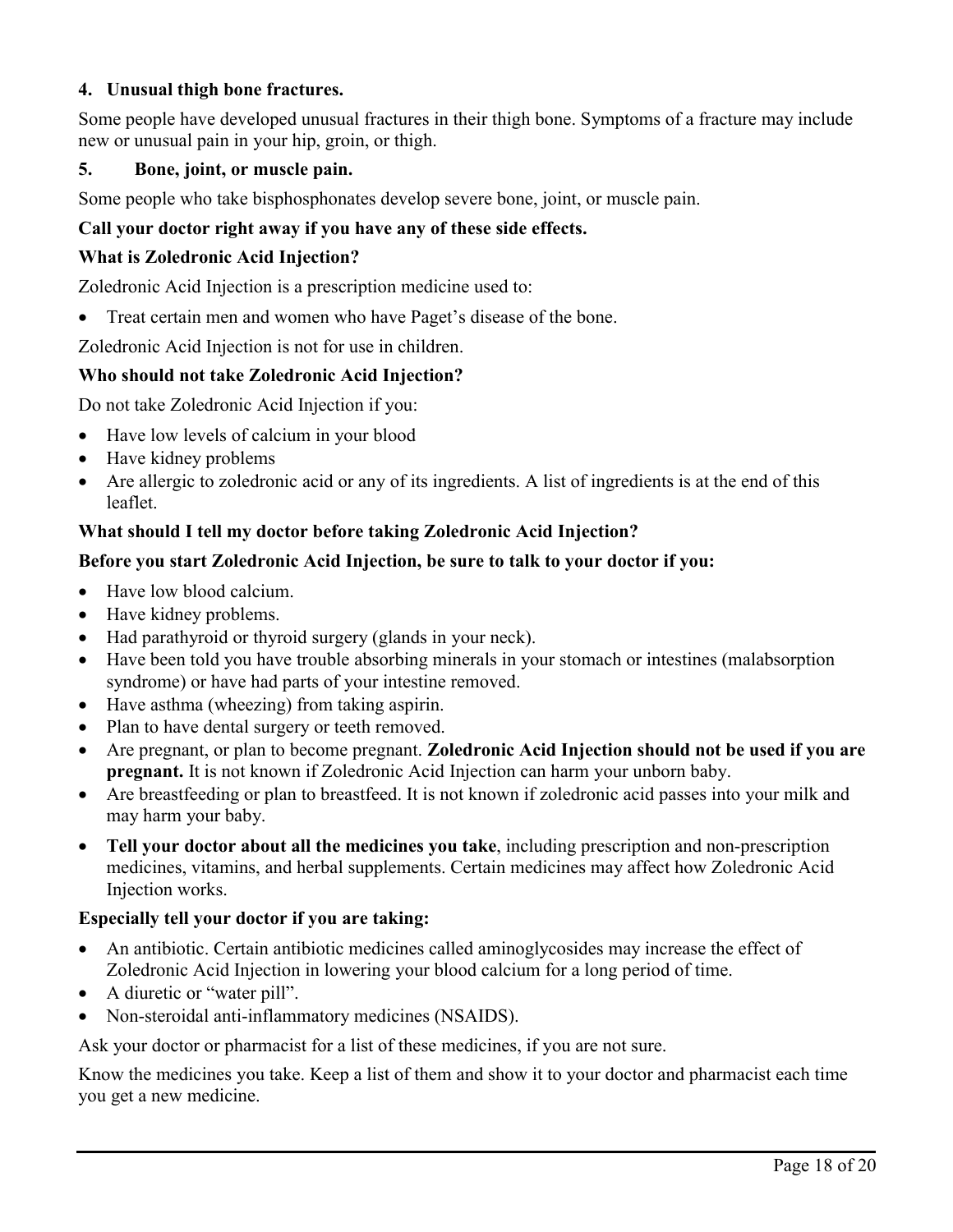# **How will I receive Zoledronic Acid Injection?**

- Your doctor will tell you how often you will receive Zoledronic Acid Injection.
- Zoledronic Acid Injection is given by infusion into your vein (intravenously). Your infusion should last at least 15 minutes.
- Before you receive Zoledronic Acid Injection, drink at least 2 glasses of fluid (such as water) within a few hours as directed by your doctor.
- You may eat before your treatment with Zoledronic Acid Injection.
- If you miss a dose of Zoledronic Acid Injection, call your doctor or healthcare provider to schedule your next dose.

## **What are the possible side effects of Zoledronic Acid Injection?**

Zoledronic Acid Injection may cause serious side effects.

See **"What is the most important information I should know about Zoledronic Acid Injection?"**

The most common side effects of Zoledronic Acid Injection include:

- Fever
- Pain in your bones, joints or muscles
- Pain in your arms and legs
- Headache
- Flu-like illness (fever, chills, bone, joint, or muscle pain, fatigue)
- Nausea
- Vomiting
- Diarrhea

Talk to your doctor about things you can do to help decrease some of these side effects that might happen with a zoledronic acid infusion.

You may get allergic reactions, such as hives, swelling of your face, lips, tongue, or throat.

Tell your doctor if you have any side effect that bothers you or that does not go away.

These are not all the possible side effects of Zoledronic Acid Injection. For more information, ask your doctor or pharmacist.

Call your doctor for medical advice about side effects. You may report side effects to FDA at 1-800-FDA-1088.

## **General information about safe and effective use of Zoledronic Acid Injection.**

Medicines are sometimes prescribed for purposes other than those listed in a Medication Guide. This Medication Guide summarizes the most important information about Zoledronic Acid Injection. If you would like more information, talk with your doctor. You can ask your doctor or pharmacist for information about Zoledronic Acid Injection that is written for health professionals.

For more information, go to: www.hospira.com or call 1-800-615-0187.

## **What are the ingredients in Zoledronic Acid Injection?**

Active ingredient: zoledronic acid monohydrate.

Inactive ingredients: mannitol and sodium citrate.

This Medication Guide has been approved by the U.S. Food and Drug Administration.

Zometa® is a registered trademark of Novartis Pharmaceutical Corporation.